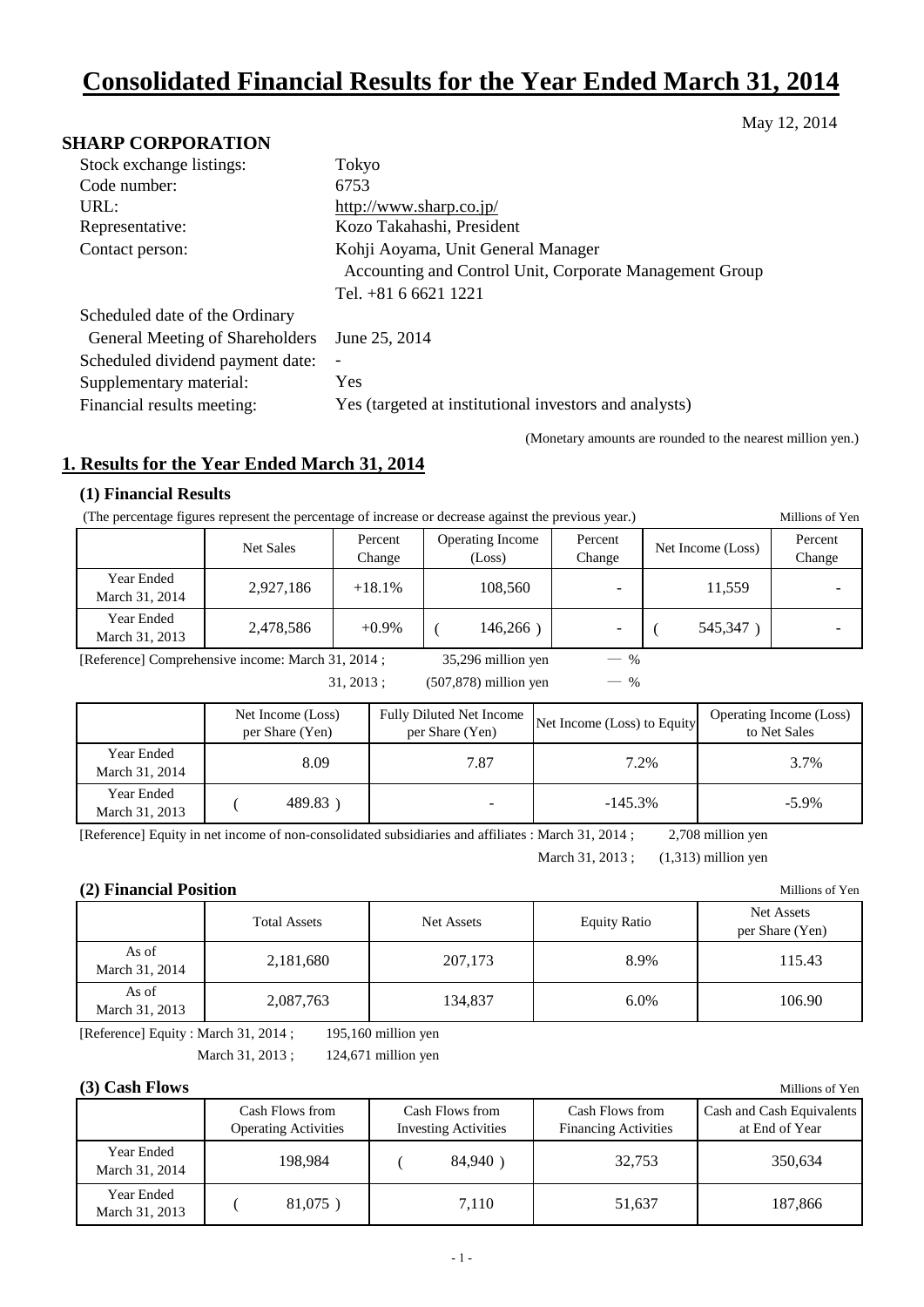### **2. Dividends**

|                               |             |             | Dividends per Share (Yen) |          |                                        | Total Dividend | Pay-out Ratio            | Dividend to<br>Net Assets |
|-------------------------------|-------------|-------------|---------------------------|----------|----------------------------------------|----------------|--------------------------|---------------------------|
|                               | 1st Quarter | 2nd Ouarter | 3rd Quarter               | Year-End | Payment<br>Annual<br>(Millions of Yen) |                | (Consolidated)           | (Consolidated)            |
| Year Ended<br>March 31, 2013  | -           | 0.00        |                           | 0.00     | 0.00                                   | 0              |                          |                           |
| Year Ended<br>March 31, 2014  | ۰           | 0.00        |                           | 0.00     | 0.00                                   | 0              |                          |                           |
| Year Ending<br>March 31, 2015 | ۰           | 0.00        | -                         | 0.00     | 0.00                                   |                | $\overline{\phantom{0}}$ |                           |

### **3. Forecast of Financial Results for the Year Ending March 31, 2015**

(The percentage figures represent the percentage of increase or decrease against the same period of the previous year.) Millions of Yen

|                                           | <b>Net Sales</b> | Percent<br>Change | <b>Operating Income</b> | Percent<br>Change | Net Income | Percent<br>Change | Net Income<br>per Share (Yen) |
|-------------------------------------------|------------------|-------------------|-------------------------|-------------------|------------|-------------------|-------------------------------|
| Six Months Ending<br>September 30, $2014$ | 1.450.000        | $+8.0\%$          | 35,000                  | $+3.5%$           | 5,000      |                   | 2.96                          |
| Year Ending<br>March 31, 2015             | 3,000,000        | $+2.5%$           | 100,000                 | $-7.9\%$          | 30,000     | $+159.5%$         | 17.74                         |

### **4. Other Information**

(1) Changes in significant consolidated subsidiaries (Changes in specified subsidiaries involving changes in scope of consolidation): None

(2) Changes in accounting policies and accounting estimates, and restatement

- 1. Changes in accounting policies arising from revision of accounting standards: Yes
- 2. Changes arising from other factors: None
- 3. Changes in accounting estimates: Yes
- 4. Restatement: None

### (3) Number of shares outstanding (ordinary shares)

| 1. Number of shares outstanding (including treasury stock) as of March 31, 2014; | 1,701,214,887 shares |
|----------------------------------------------------------------------------------|----------------------|
| as of March 31, 2013 ;                                                           | 1,176,623,887 shares |
| 2. Number of shares of treasury stock as of March 31, 2014;                      | 10,449,752 shares    |
| as of March 31, 2013 ;                                                           | 10,399,220 shares    |
| 3. Average number of shares outstanding during the year ended March 31, 2014;    | 1,428,951,497 shares |
| during the year ended March 31, 2013;                                            | 1,113,337,377 shares |

### Notes:

- 1. This financial release is not subject to audit procedures based on the Financial Instruments and Exchange Law in Japan. At the time of disclosure, audit procedures of financial statements based on the Financial Instruments and Exchange Law have not been completed.
- 2. This financial release contains certain statements about the future, which are based on information available and deemed reasonable to the Sharp Group at the time of announcement and are not the commitments made by Sharp. Actual operating results may differ materially from the forecast due to various factors. For the assumptions and other related matters concerning financial results forecast, please refer to "(1) Analysis of Financial Results" of "1. Financial Results." on page 3.
- 3. Sharp will hold a financial results meeting on May 12, 2014. Financial materials distributed at the meeting will be posted on its website immediately after the meeting.
- 4. The accompanying consolidated financial statements are a translation of the consolidated financial statements of Sharp, which were prepared in accordance with accounting principles and practices generally accepted in Japan. In preparing the accompanying consolidated financial statements, certain reclassifications have been made in the consolidated financial statements issued domestically, in order to present them in a form which is more familiar to readers outside Japan.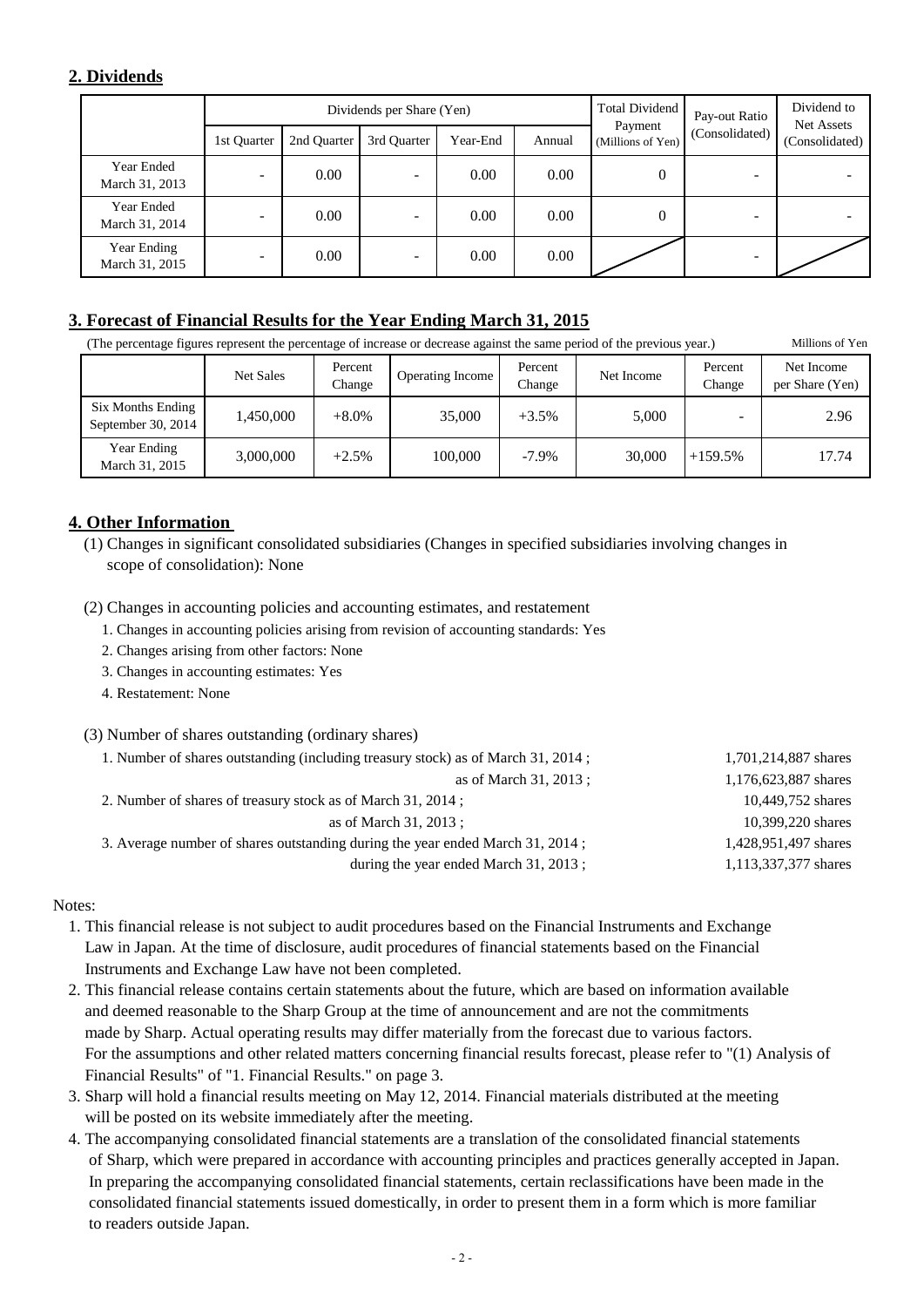#### **1. Financial Results**

### **(1) Analysis of Financial Results**

### ⅰ**. Financial Results for fiscal 2013**

During the year ended March 31, 2014, the Japanese economy showed a rise in corporate earnings and business investment, driven by the monetary easing and economic package under the Abenomics scheme. Also, lastminute demand before the consumption tax hike stimulated personal consumption, especially in consumer durable goods.

Overseas, emerging markets faced stagnation of growth and Europe showed a slowdown in recovery. The overall economy, however, remained brisk, with moderate growth in the U.S. and China.

Amid these circumstances, the Sharp Group has worked to create and strengthen sales of distinctive devices and original products. Efforts include introducing high-definition 4K\*1 AQUOS LCD TVs, and the "Quattron Pro,"<sup>2</sup> which incorporates a full HD panel with high-definition capability equivalent to 4K, smartphones equipped with IGZO<sup>\*3</sup> LCDs, solar cells mainly for the booming market in Japan, and small- and medium-size LCDs for mobile devices. We have also taken various measures on a company-wide basis to improve our business foundations, including a radical cut in total costs, inventory reduction, and minimizing capital investment.

As a result, consolidated financial results for the fiscal year recorded net sales of 2,927.1 billion yen, up 18.1% compared to the previous year, operating income of 108.5 billion yen, an improvement of 254.8 billion yen. Net income returned to profitability, which was the commitment of the Medium-Term Management Plan, standing at 11.5 billion yen, an improvement of 556.9 billion yen.

Sharp secured 143.7 billion yen in total, for strategic investment to accomplish the Medium-Term Management Plan and strengthen its financial foundation, by new share issuance through a public offering and a secondary offering due to over-allotment, and through third-party allotments.

Operating results by product group are as follows:

#### **Product Business**

Sales of Digital Information Equipment for the fiscal year ended March 31, 2014, were 733.3 billion yen, up 0.2% compared to the previous year. Sales of LCD TVs increased due to healthy sales in Japan, China, and emerging countries, although sales in the Americas and Europe were sluggish. Sales of mobile phones decreased, due mainly to intensified competition with overseas manufacturers.

Sales of Health and Environmental Equipment were 326.8 billion yen, up 5.6%, due mainly to increased sales of air conditioners and air purifiers in the Japanese market and brisk sales of air purifier in the Chinese market.

Sales of Solar Cells were 439.0 billion yen, up 68.9%. This was due mainly to a sales increase in Japan centering on residential use, as well as industrial use, such as mega-solar power generation projects.

Sales of Business Solutions were 318.8 billion yen, up 7.4% compared to the previous year. This was due mainly to robust sales of monochrome MFPs in overseas markets, as well as information displays in Japan and the U.S.

As a result, sales of these four product groups comprising Product Business were 1,818.0 billion yen, up 13.8%.

#### **Device Business**

Sales of LCDs were 814.7 billion yen, up 25.2% from the previous year. This was due mainly to increased sales of small- and medium-size LCDs for smartphones and tablet terminals, as well as healthy sales of large-size LCDs.

Sales of Electronic Devices were 294.3 billion yen, up 28.3%. This was due mainly to a sales increase in various kinds of sensors, such as camera modules and proximity sensors for smartphones.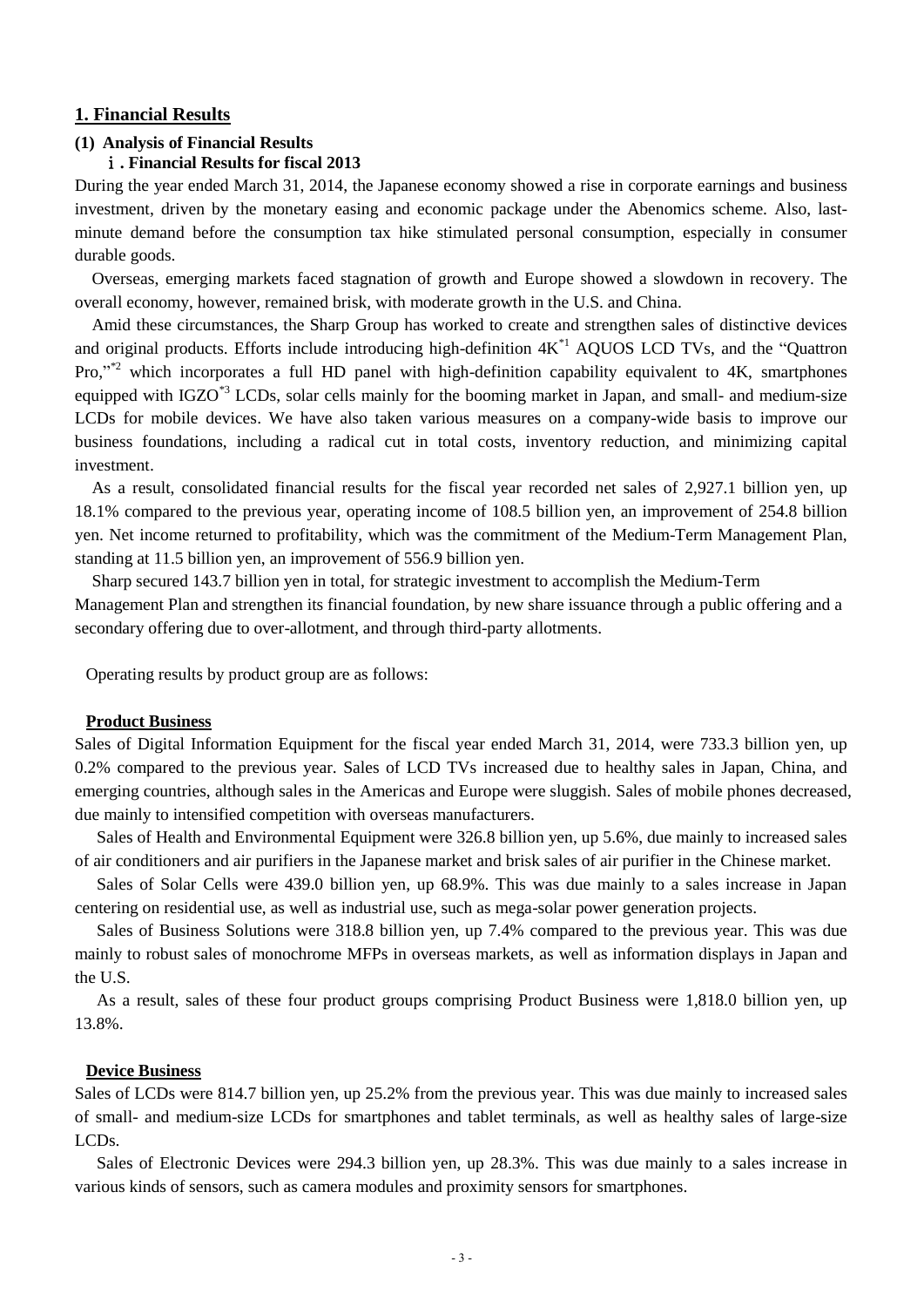As a result, sales of these two product groups comprising Device Business were 1,109.0 billion yen, up 26.0%.

#### ⅱ**. Forecast for fiscal 2014**

As for the future outlook, we expect the Japanese economy to pick up, with improvement in corporate earnings, household income, and the employment situation, supported by various economic measures, although personal consumption is temporarily slowing down due to backlash from last-minute demand before the consumption tax hike. The overseas business environment is expected to show mild recovery. However, we anticipate the situation will remain unpredictable, with some risk factors, including the pullback of U.S. quantitative easing and a slowdown in the growth in China and emerging countries, and a geopolitical risk in Ukraine.

In order to deal with such a business environment, Sharp Group will work hard to create innovative products and services that meet our customers' needs, aiming at rapid progress to a "Re-growth Stage," from a "Restructuring Stage."

In "Product Business," we will make a vigorous effort to expand sales of large-size LCD TVs such as 4K AQUOS and the original "Quattron Pro" models, smartphones and tablet terminals incorporating the thin-bezel "EDGEST" design. We will also boost sales of home appliances incorporating a "COCORO-Engine,"<sup>\*4</sup> "Ocha-Presso," a household tea machine capable of making green tea with little loss<sup>\*5</sup> of tea leaf-containing nutritional components,\*6 and products with Plasmacluster Ion technology, whose sales reached 50 million units\*7 worldwide and of which further evolution is being vigorously pursued. Also, we aim to shift our solar cell business to energy solution business, along with strengthening service and solution business through our distinctive products such as MFPs and display equipment.

In the "Device Business," we aim to reorganize the sales structure based on a customer perspective, to enhance solution offering capability in the LCD and Electronic Devices, and strategically facilitate the businesses targeting the rapidly growing smartphone market in China. As for LCD business, in particular, we will work hard to develop our customer base for small- and medium-size LCDs, focusing on IGZO LCDs. In addition, we will promote production innovation at our panel plant and mounting plant, and secure stable plant operation by reinforcing the relationship with our business partners. In Electronic Devices, along with camera modules, we will enhance sales of distinctive devices, such as various sensors including security camera devices, touchscreen system, and GaN power devices, thus accelerating business expansion of this product group.

In addition to these efforts, we started new initiatives, including organization reform. Under the reform, we newly set up a position of CEO for Asia, Middle East, and Africa, aiming to strengthen partnership across the regions, to expand businesses. Also, we will implement various initiatives to cultivate a corporate culture that encourages new things, and continue measures to reinforce business foundations, in order to achieve "recovery and growth" for Sharp Group.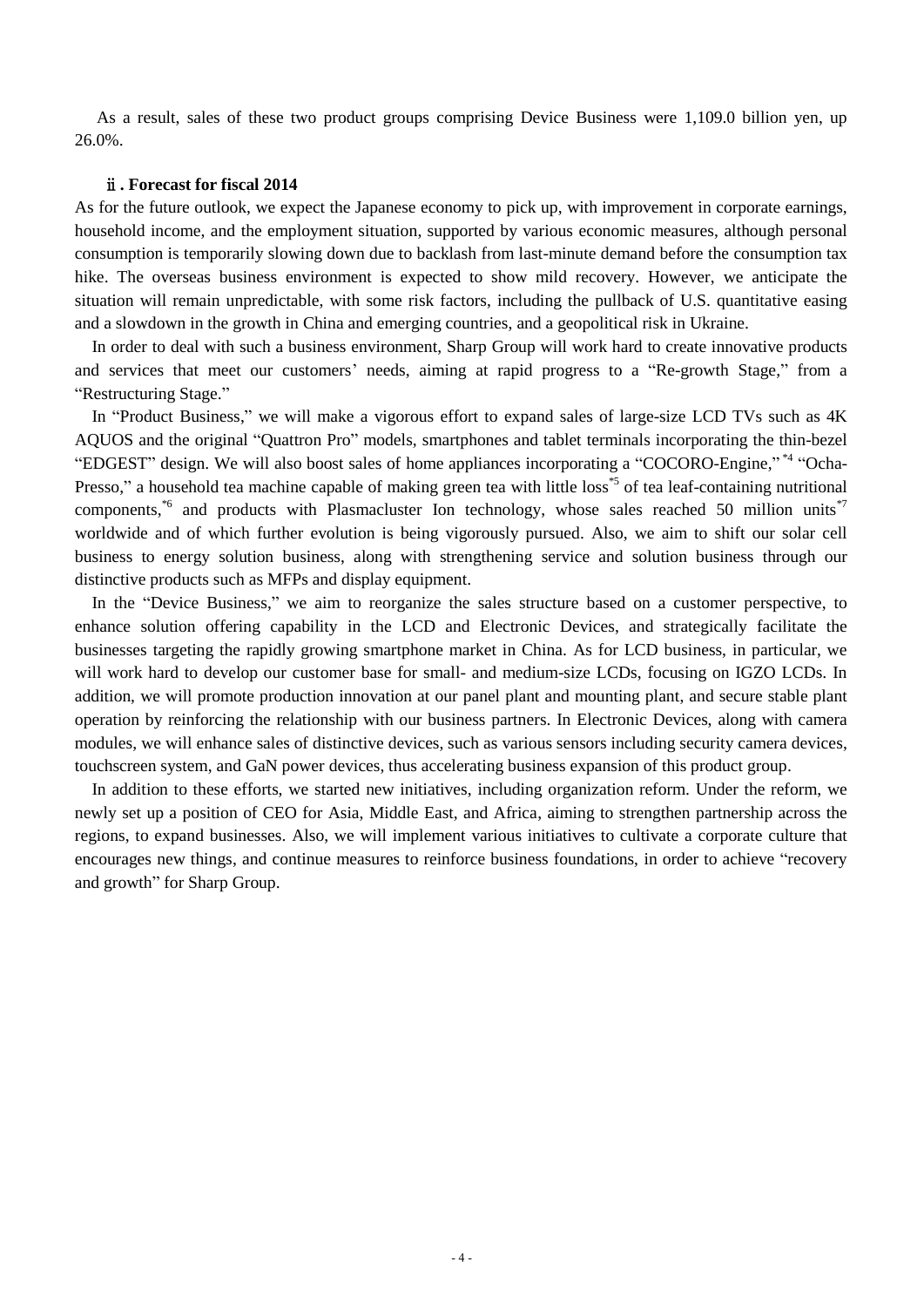The following is the forecast of financial results for the year ending March 31, 2015.

| The percentage figures represent the percentage of increase or decrease against the same period of the previous year.) |                                            |                      |                                        |                      |                               |                      |  |
|------------------------------------------------------------------------------------------------------------------------|--------------------------------------------|----------------------|----------------------------------------|----------------------|-------------------------------|----------------------|--|
|                                                                                                                        | Six months<br>ending September<br>30, 2014 | Increase<br>Decrease | Six months<br>ending March<br>31, 2015 | Increase<br>Decrease | Year ending<br>March 31, 2015 | Increase<br>Decrease |  |
| Net sales                                                                                                              | 1,450.0                                    | $+8.0\%$             | 1,550.0                                | $-2.2\%$             | 3,000.0                       | $+2.5%$              |  |
| Operating income                                                                                                       | 35.0                                       | $+3.5%$              | 65.0                                   | $-13.0\%$            | 100.0                         | $-7.9\%$             |  |
| Net income                                                                                                             | 5.0                                        | -                    | 25.0                                   | $+57.3%$             | 30.0                          | $+159.5%$            |  |

i<br>Sanadida (The percentage figures represent the percentage of increase or decrease against the same period of the previous year.) Billions of Yen

The above figures are based on an exchange rate of ¥104=US\$ 1.00 for the year ending March 31, 2015.

Note: The above estimates of financial results are based on information available and deemed reasonable to the Sharp Group at the time of announcement and are not commitments made by the Sharp Group. Actual operating results may differ materially from the forecast due to various factors. The factors that may influence the figures for final reported business results include, but are not limited to:

・The economic situation in which the Sharp Group operates

- ・Sudden, rapid fluctuations in demand for products and services, as well as intense price competition
- ・Changes in exchange rates (particularly between the yen and the U.S. dollar, the euro and other currencies)
- ・Regulations such as trade restrictions in other countries
- ・The progress of collaborations and alliances with other companies
- ・Litigation and other legal proceedings against the Sharp Group
- ・Rapid technological changes in products and services, etc.

\*1 4K × 2K resolution (3,840 × 2,160 pixels), four times that of full HD (1,920 × 1,080 pixels).

- \*2 A new line of LCD TVs announced on October 22, 2013, in Japan.
- \*3 Developed jointly for mass production by Sharp and Semiconductor Energy Laboratory Co., Ltd.
- \*4 A trademark of Sharp.
- \*5 Case of 1 to 3 cups of green tea.
- \*6 Vitamin A, vitamin C, vitamin E, catechin, fiber, chlorophyll, theanine, caffeine, etc.
- \*7 Total domestic and international shipments of products with Plasmacluster technology, as well as Plasmacluster Ion generators, from October 2000 to the end of December 2013.

#### **(2) Analysis of financial position**

Total assets as of March 31, 2014 were 2,181.6 billion yen, up 93.9 billion yen from March 31, 2013. This was due mainly to an increase in cash and time deposits resulting from a capital increase through a public offering, as well as third-party allotments. Total liabilities were 1,974.5 billion yen, up 21.5 billion yen. This was due mainly to recording of a net defined benefit liability. Total net assets were 207.1 billion yen. They increased by 72.3 billion yen, although remeasurements of defined benefit plans were recorded. This was due mainly to a 155.3 billion yen increase in owners' equity largely attributed to a capital increase through a public offering and thirdparty allotments.

Regarding cash flows, net cash provided by operating activities was 198.9 billion yen, and net cash used in investing activities was 84.9 billion yen. Net cash provided by financing activities was 32.7 billion yen. As a result, cash and cash equivalents at the end of year were 350.6 billion yen, an increase of 162.7 billion yen from March 31, 2013.

#### **(3) Basic policy on distribution of earnings and dividends for fiscal 2013/2014**

Sharp Corporation considers distributing profits to shareholders to be one of management's top priorities. While maintaining consistently stable dividend pay-outs, and while carefully considering our consolidated business performance, financial situation and future business development in a comprehensive manner, we will implement a set of measures to return profits to our shareholders from a long-term perspective.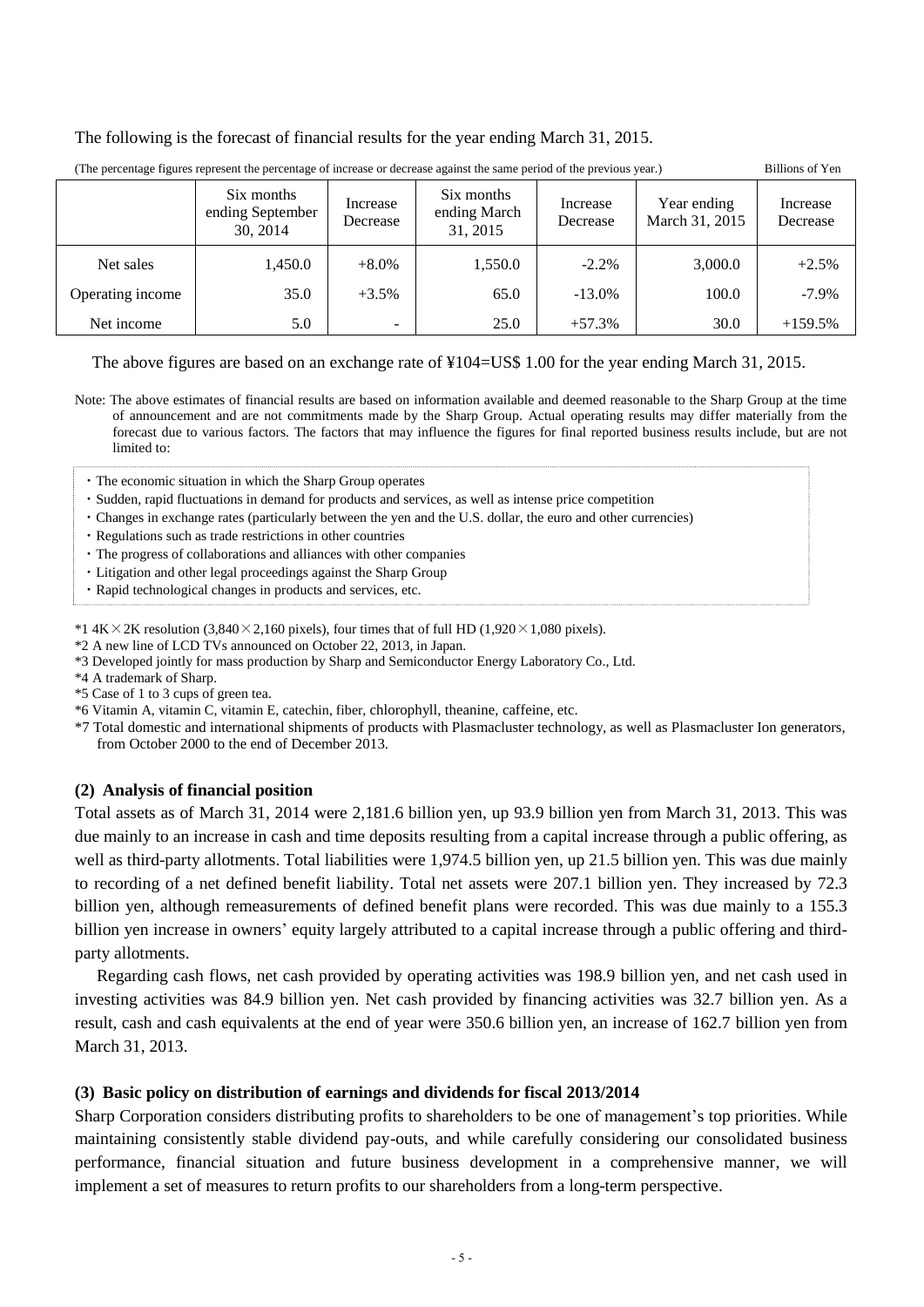For fiscal 2013, we do not plan to pay a dividend, due to a low-level equity ratio and loss of retained earnings carried forward in non-consolidated financial statements.

For fiscal 2014 as well, we regrettably do not plan to pay a dividend, reflecting the current financial situation.

#### **(4) Outline of Material Events Relating to Assumed Going Concern**

Sharp has worked to create and strengthen sales of distinctive devices and original products. Efforts include introducing high-definition 4K AQUOS LCD TVs, and the "Quattron Pro," which incorporates a full HD panel with high-definition capability equivalent to 4K, smartphones equipped with IGZO LCDs, solar cells mainly for the booming market in Japan, and small- and medium-size LCDs for mobile devices. We have also taken various measures to improve our business foundations, including radical reductions in total costs, inventory reduction, and minimizing capital investment. As a result, net sales for the year ended March 31, 2014, recorded an increase of 18.1% compared to the previous year, and operating and net results turned to profitability. Also, cash flows from operating activities turned to positive.

However, for the last two fiscal years in a row, consolidated financial performance resulted in substantial operating and net losses, as well as negative cash flows from operating activities. Under such circumstances, interest-bearing debt increased, and the proportion of short-term interest-bearing debt came to a significant level. The short-term interest-bearing debt includes unsecured straight bonds and a syndicated loan with financial covenants.

Nevertheless, due to implementation of various measures as described below, we believe that these conditions will not cast a material uncertainty about Sharp's ability to continue as a going concern, and that no further disclosure under the "(5) Going Concern Assumption" on page 14 is necessary.

In terms of business performance for the year ended March 31, 2014, under the Medium-Term Management Plan, which was announced on May 14, 2013, we achieved a surplus at the operating and net level. Furthermore, cash flows from operating activities turned to positive.

In terms of the financial aspect, we extended a 360 billion yen syndicated loan contract, and made an agreement on an additional borrowing facility of 150 billion yen, through the continued support from the banks. The redemption of 20th unsecured convertible bonds with subscription rights to shares due in September 2013 and 22nd unsecured straight bonds due in March 2014 was completed. Furthermore, we secured funds for strategic investment and strengthened our financial foundation, in the form of a capital increase through a public offering and a secondary offering due to overallotment, and third-party allotments aiming for strategic alliances in new business fields where we can leverage our manufacturing advantages.

In order to become a new Sharp that achieves stable growth in profits and steady cash generation, we will continue to implement the Medium-Term Management Plan going forward.

#### **2. Management Policy**

#### **(1) Basic management policy**

The Sharp Group's business creed is based on the principles of "Sincerity and Creativity." Our aim is to inspire all our daily work with these principles, so that we can earn the appreciation of people everywhere, and make a valuable contribution to society. Our corporate philosophy expresses our desire to grow in mutual prosperity with all stakeholders in the business, including shareholders, business partners, and employees.

### **(2) Mid- and Long-Term Business Strategy and Issues the Company Needs to Face**

Faced with a the severe financial crisis, we made an announcement of the Medium-Term Management Plan in May 2013, to become a new Sharp that achieves stable growth in profits and steady cash generation. Under the Medium-Term Management Plan, we defined fiscal 2013, the first year, as a "Restructuring Stage." We have been taking strong actions to reduce fixed costs and implement business restructuring on a company-wide basis.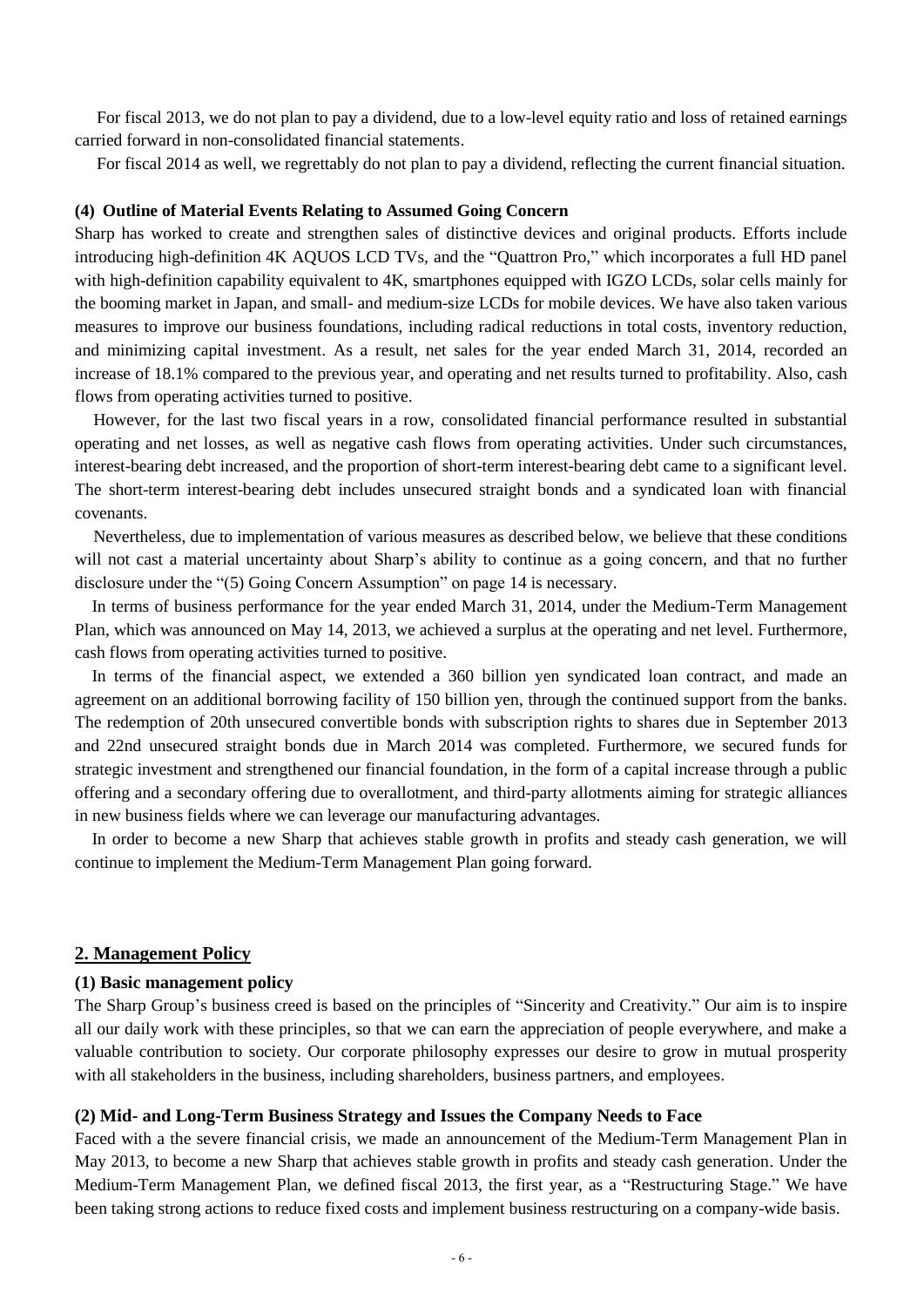These efforts largely contributed to a turnaround at the net level for the year ended March 2014. Without relaxing our reform efforts, we will continuously push ahead with the following various measures.

The first strategic measure is to "strengthen execution capabilities through governance system innovation." We introduced a Business Group system that works according to each business characteristic, to create a onestop management structure that addresses customer needs, from production to sales. In this way, we will strive to expedite our responses to customer needs. At headquarters, meanwhile, we unified functional groups ―covering such areas as management strategy, personnel, general affairs, legal, and accounting―under one entity, called the Corporate Management Group, to further reinforce corporate management ability and internal check capability. Going forward, we will transfer authority to each business group, to further enhance management efficiency.

The second one is "restructuring our business portfolio." Digital consumer electronics, such as LCD TVs, and commodity-type devices is a business domain where dominant business scale in the global market is a key competitive determinant. We will seek to rebuild our business portfolio by shifting from this "scale-driven market," where the business scale determines a winner, to "value markets (stably-profitable business)" where a variety of winning methods exist. At the same time, we will minimize fluctuation risk in sales and profits by selecting and concentrating on "advantageous business domains," —technologies, fields, and regions—, where we have advantages.

The third one is to "exit closed innovation and aggressively utilize alliances." We will minimize capital investment by vigorously utilizing business alliances in each field ―LCDs, smart TVs, in-vehicles, and housingrelated. Also, through our business partners' sales channels, we will efficiently monetize our technology.

The fourth one is "strengthening management foundation." We will work harder on various measures, including a tight inventory control and asset selling, so that we will be able to improve financial strength and cash flows.

The last one is "creation of new business" with an eye toward the next 5 or 10 years. We possess global No.1 technology such as IGZO, sensor, and Plasmacluster Ion technology. We will combine these "cutting-edge technology" and "distinctive devices," with product planning abilities and development capabilities seen from the "customer's viewpoint," which have been nurtured in the consumer electronics business. Through this initiative, we will embark on new business in the 5 fields: "Healthcare/Medical Services," "Safety and Security of Food/Water/Air," "Robotics," "Smart Home/Mobility/Office" and "Education."

We will make utmost efforts on a company-wide basis to steadily implement these measures, aiming to achieve "recovery and growth" for Sharp Group.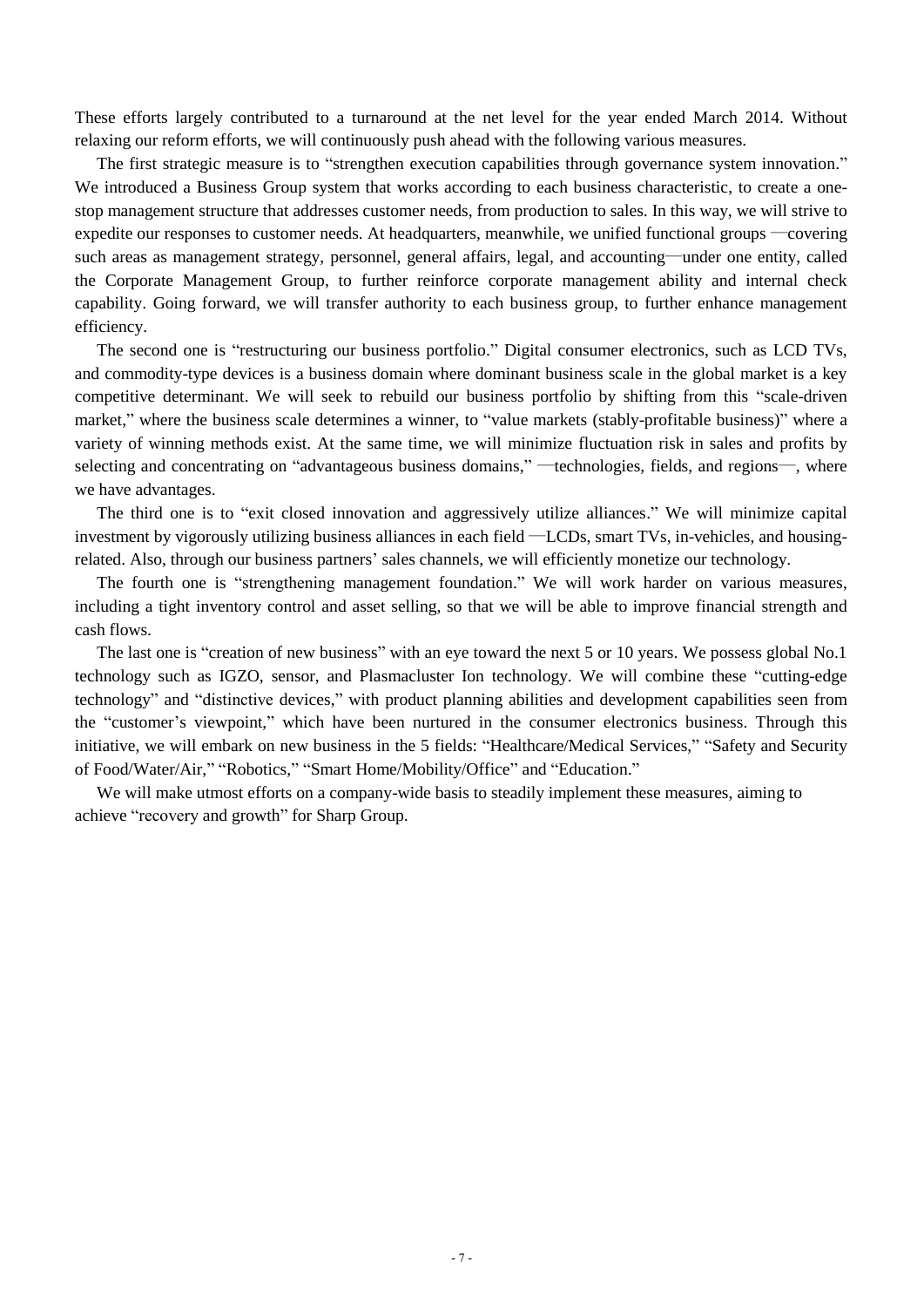# **3. Consolidated Financial Statements**

(1) Consolidated Balance Sheets

|                                                      |                             | Millions of Yen              |
|------------------------------------------------------|-----------------------------|------------------------------|
|                                                      | As of March 31, 2013        | As of March 31, 2014         |
| <b>ASSETS</b>                                        |                             |                              |
| <b>Current Assets:</b>                               |                             |                              |
| Cash, time deposits and restricted cash              | 191,941                     | 379,596                      |
| Notes and accounts receivable,                       |                             |                              |
| less allowance for doubtful receivables              | 558,229                     | 568,852                      |
| Inventories                                          | 310,709                     | 295,126                      |
| Other current assets                                 | 160,956                     | 130,670                      |
| Total current assets                                 | 1,221,835                   | 1,374,244                    |
| Plant and Equipment,                                 |                             |                              |
| Less Accumulated Depreciation                        | 563,699                     | 519,701                      |
| <b>Investments and Other Assets</b>                  | 301,619                     | 287,598                      |
| Deferred Assets                                      | 610                         | 137                          |
| Total assets                                         | 2,087,763                   | 2,181,680                    |
| <b>LIABILITIES</b>                                   |                             |                              |
| <b>Current Liabilities:</b>                          |                             |                              |
| Short-term borrowings, including                     |                             |                              |
| current portion of long-term debt                    | 924,113                     | 793,198                      |
| Notes and accounts payable                           | 405,624                     | 409,913                      |
| Other current liabilities                            | 337,796                     | 348,514                      |
| Total current liabilities                            | 1,667,533                   | 1,551,625                    |
| Long-term Liabilities                                | 285,393                     | 422,882                      |
| <b>Total liabilities</b>                             | 1,952,926                   | 1,974,507                    |
| <b>NET ASSETS</b>                                    |                             |                              |
| Owners' Equity:                                      |                             |                              |
| Common stock                                         | 212,337                     | 121,885                      |
| Capital surplus                                      | 276,179                     | 95,950                       |
| Retained earnings                                    | 290,912)                    | 135,096                      |
| Less cost of treasury stock                          | 13,872)                     | 13,889)                      |
| Total owners' equity                                 | 183,732                     | 339,042                      |
| Accumulated Other Comprehensive Income:              |                             |                              |
| Net unrealized holding gains (losses) on securities  | 6,062                       | 6,851                        |
| Deferred gains (losses) on hedges                    | 25)                         | 160)                         |
| Foreign currency translation adjustments             | 61,467)                     | $41,206$ )                   |
| Pension liability adjustment of foreign subsidiaries | 3,631)                      |                              |
| Remeasurements of defined benefit plans              |                             | 109,367)                     |
| Total accumulated other comprehensive income         | 59,061)<br>$\overline{(\ }$ | 143,882)<br>$\overline{(\ }$ |
| Minority Interests                                   | 10,166                      | 12,013                       |
| Total net assets                                     | 134,837                     | 207,173                      |
| Total liabilities and net assets                     | 2,087,763                   | 2,181,680                    |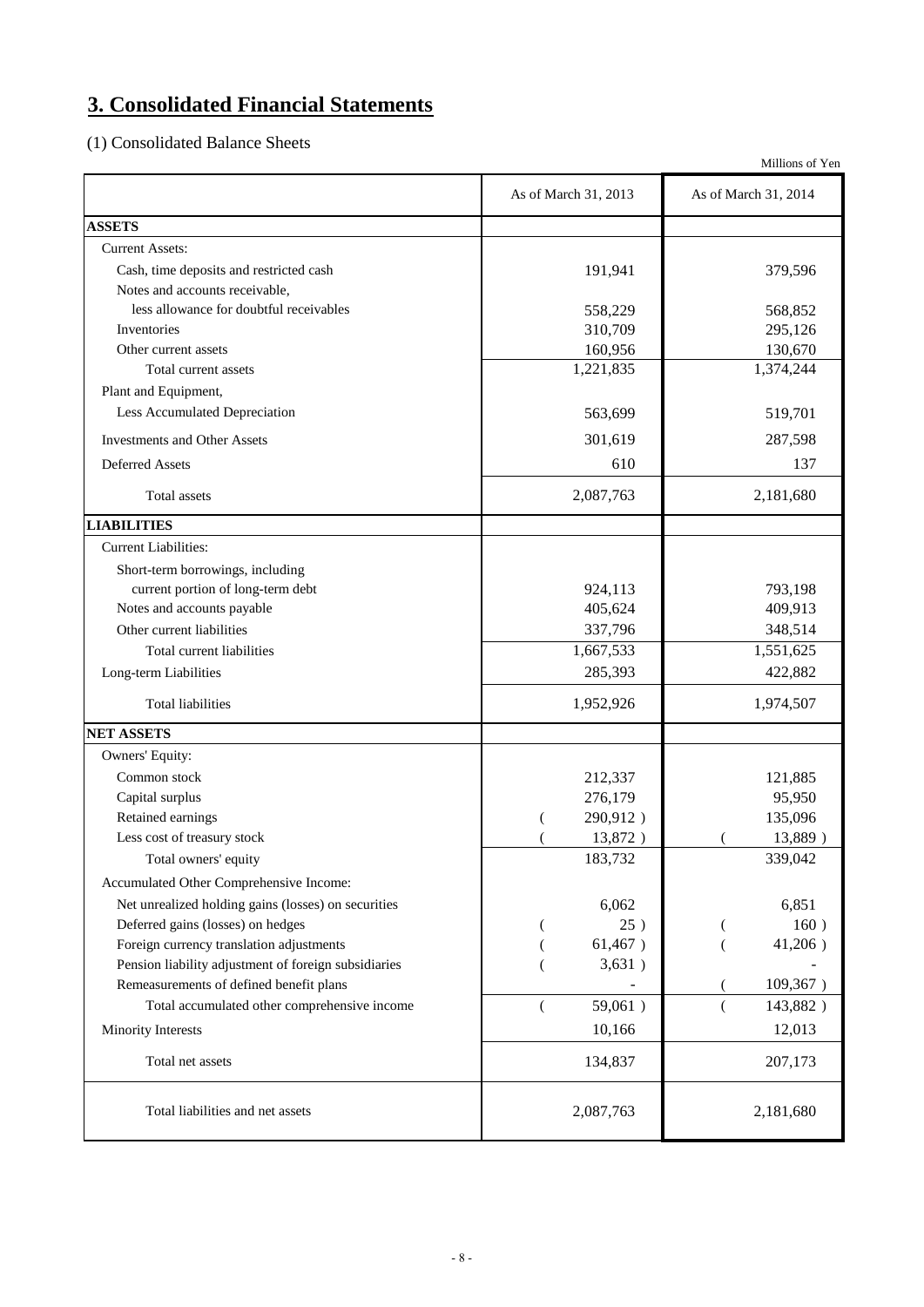### (2) Consolidated Statements of Income / Consolidated Statements of Comprehensive Income

- Consolidated Statements of Income

|                                                           |                  |                |   | Millions of Yen |
|-----------------------------------------------------------|------------------|----------------|---|-----------------|
|                                                           |                  | Year Ended     |   | Year Ended      |
|                                                           |                  | March 31, 2013 |   | March 31, 2014  |
|                                                           |                  |                |   |                 |
| <b>Net Sales</b>                                          |                  | 2,478,586      |   | 2,927,186       |
| Cost of Sales                                             |                  | 2,218,003      |   | 2,396,344       |
| Gross profit                                              |                  | 260,583        |   | 530,842         |
| Selling, General and Administrative Expenses              |                  | 406,849        |   | 422,282         |
| Operating income (loss)                                   |                  | $146,266$ )    |   | 108,560         |
| Other Income (Expenses)                                   |                  |                |   |                 |
| Interest income                                           |                  | 1,095          |   | 1,296           |
| Rent income on noncurrent assets                          |                  | 4,051          |   | 4,250           |
| Equity in earnings of affiliates                          |                  |                |   | 2,708           |
| Gain on sales of noncurrent assets                        |                  | 4,268          |   | 3,472           |
| Gain on sales of investment securities                    |                  | 728            |   | 6,345           |
| Interest expense                                          |                  | 12,885)        |   | 20,726)         |
| Interest on commercial papers                             |                  | 285)           |   |                 |
| Equity in losses of affiliates                            |                  | 1,313)         |   |                 |
| Compensation expense for suspension of operation          |                  | 5,653)         |   | 8,784)          |
| Loss on sales and retirement of noncurrent assets         |                  | 15,612)        |   | 1,621)          |
| <b>Impairment</b> loss                                    |                  | 47,396)        |   | 11,770)         |
| Loss on valuation of investment securities                |                  | 3,782)         |   | 2,162)          |
| Loss on sales of investment securities                    |                  |                |   | 369)            |
| Loss on sales of stocks of subsidiaries and affiliates    |                  | 3,583)         |   |                 |
| Restructuring charges                                     |                  | 143,397)       |   |                 |
| Settlement package                                        |                  | 17,899)        |   | 67)             |
| Provision for loss on litigation                          |                  | 32,321)        |   | 1,135)          |
| Loss on change in equity                                  |                  | 705)           |   |                 |
| Other, net                                                |                  | 45,232)        |   | 34,027)         |
|                                                           |                  | 319,921)       |   | 62,590)         |
| Income (loss) before income taxes and minority interests  |                  | 466,187)       |   | 45,970          |
| <b>Income Taxes</b>                                       |                  |                |   |                 |
| Current                                                   |                  | 17,607         |   | 38,962          |
| Deferred                                                  |                  | 59,972         |   | 5,980)          |
|                                                           |                  | 77,579         |   | 32,982          |
| Income (loss) before minority interests                   |                  | 543,766)       |   | 12,988          |
| Minority Interests in Income of Consolidated Subsidiaries |                  | 1,581)         | ( | 1,429)          |
| Net income (loss)                                         | $\overline{(\ }$ | 545,347)       |   | 11,559          |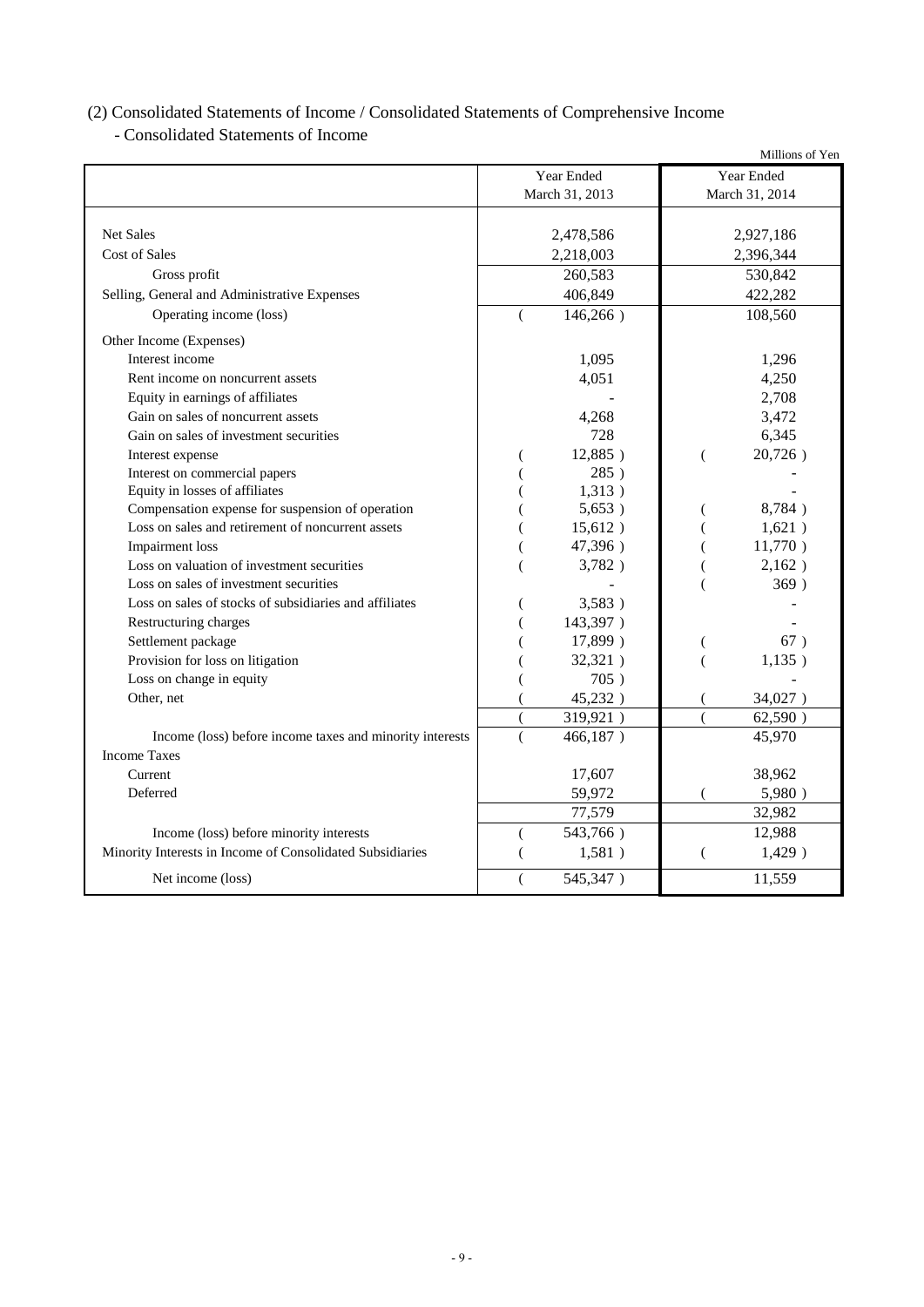### - Consolidated Statements of Comprehensive Income

Millions of Yen Income (Loss) before Minority Interests ( 543,766 ) 12,988 Other Comprehensive Income: Net unrealized holding gains (losses) on securities 451 451 787 Deferred gains (losses) on hedges 5,915 (364) Foreign currency translation adjustments 30,150 30,150 21,178 Pension liability adjustment of foreign subsidiaries ( 703 ) 298 Share of other comprehensive income of affiliates accounted for using equity method  $\frac{75}{409}$ Total other comprehensive income 35,888 22,308 Comprehensive Income ( 507,878 ) 35,296 Comprehensive income attributable to: Owners of the parent 32,772 Minority interests 2,524 Year Ended March 31, 2013 Year Ended March 31, 2014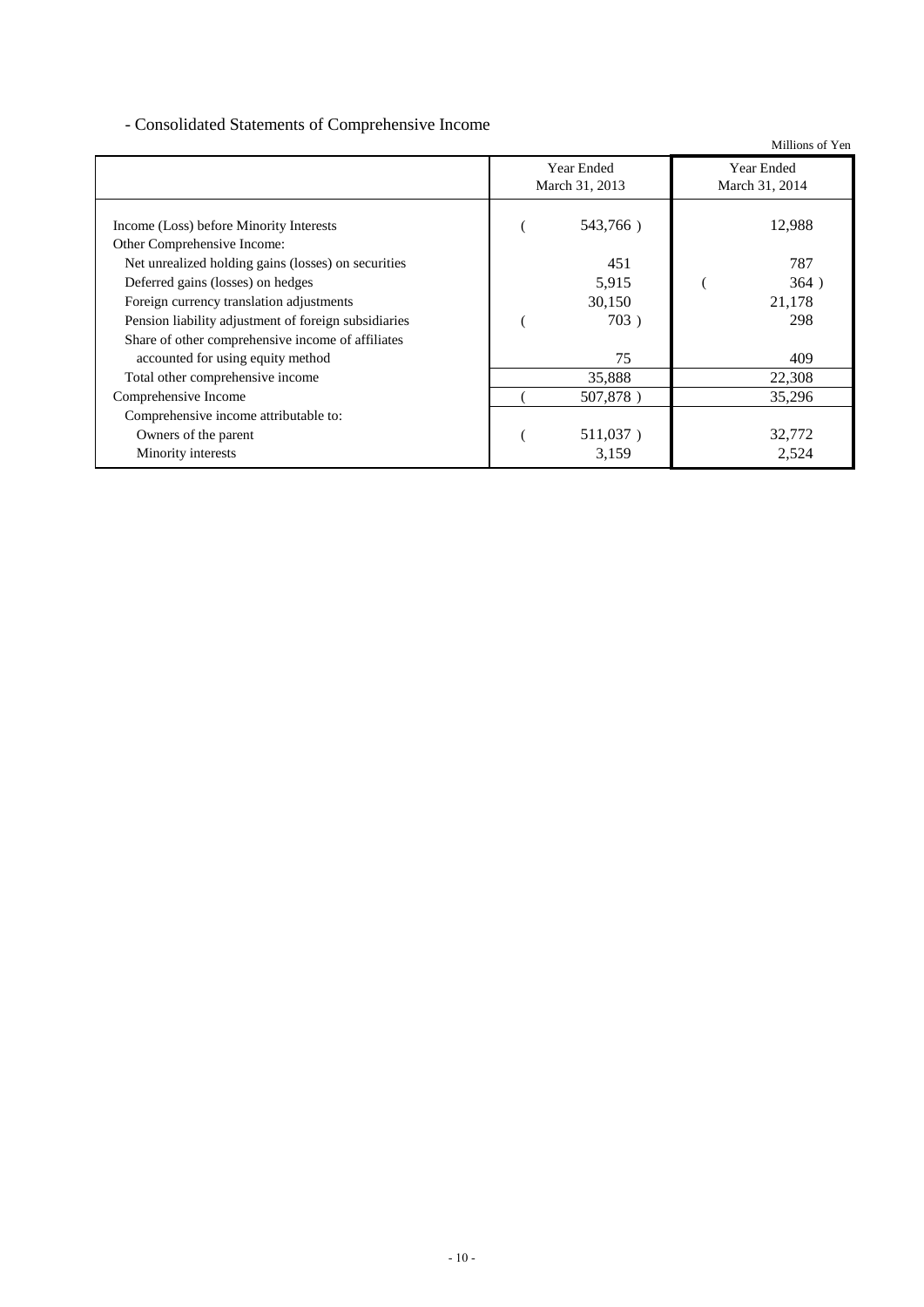### (3) Consolidated Statements of Changes in Net Assets

Year Ended March 31, 2013 Millions of Yen

|                                                   | Owners' Equity  |                    |                      |                                |                         |  |  |
|---------------------------------------------------|-----------------|--------------------|----------------------|--------------------------------|-------------------------|--|--|
|                                                   | Common<br>stock | Capital<br>surplus | Retained<br>earnings | Less cost of<br>treasury stock | Total<br>owners' equity |  |  |
| Balance at April 1, 2012                          | 204,676         | 268,528            | 259,937              | 13,876)                        | 719,265                 |  |  |
| Changes of items during the period                |                 |                    |                      |                                |                         |  |  |
| Issuance of new shares                            | 7,661           | 7,661              |                      |                                | 15,322                  |  |  |
| Dividends from surplus                            |                 |                    | $5,502$ )            |                                | $5,502$ )               |  |  |
| Net loss                                          |                 |                    | 545,347)             |                                | 545,347)                |  |  |
| Purchase of treasury stock                        |                 |                    |                      | 10)                            | 10)                     |  |  |
| Disposal of treasury stock                        |                 | 10)                |                      | 14                             | 4                       |  |  |
| Net changes of items other than<br>owners' equity |                 |                    |                      |                                |                         |  |  |
| Total changes of items during the period          | 7,661           | 7,651              | 550,849)             | $\overline{4}$                 | 535,533)                |  |  |
| Balance at March 31, 2013                         | 212,337         | 276,179            | 290,912)             | 13,872)                        | 183,732                 |  |  |

|                                                   | Accumulated Other Comprehensive Income                       |                                         |                                                   |                                                               |                                                          |                       |                            |
|---------------------------------------------------|--------------------------------------------------------------|-----------------------------------------|---------------------------------------------------|---------------------------------------------------------------|----------------------------------------------------------|-----------------------|----------------------------|
|                                                   | Net unrealized<br>holding<br>gains (losses)<br>on securities | Deferred<br>gains (losses)<br>on hedges | Foreign<br>currency<br>translation<br>adjustments | Pension liability<br>adjustment of<br>foreign<br>subsidiaries | Total<br>accumulated<br>other<br>comprehensive<br>income | Minority<br>Interests | Total<br><b>Net Assets</b> |
| Balance at April 1, 2012                          | 5,610                                                        | 5,749)                                  | 90,305)                                           | 2,927)                                                        | 93,371)                                                  | 19,226                | 645,120                    |
| Changes of items during the period                |                                                              |                                         |                                                   |                                                               |                                                          |                       |                            |
| Issuance of new shares                            |                                                              |                                         |                                                   |                                                               |                                                          |                       | 15,322                     |
| Dividends from surplus                            |                                                              |                                         |                                                   |                                                               |                                                          |                       | $5,502$ )                  |
| Net loss                                          |                                                              |                                         |                                                   |                                                               |                                                          |                       | 545,347)                   |
| Purchase of treasury stock                        |                                                              |                                         |                                                   |                                                               |                                                          |                       | 10)                        |
| Disposal of treasury stock                        |                                                              |                                         |                                                   |                                                               |                                                          |                       | $\overline{4}$             |
| Net changes of items other than<br>owners' equity | 452                                                          | 5,724                                   | 28,838                                            | 704)                                                          | 34,310                                                   | 9,060)                | 25,250                     |
| Total changes of items during the period          | 452                                                          | 5,724                                   | 28,838                                            | 704)                                                          | 34,310                                                   | 9,060                 | 510,283)                   |
| Balance at March 31, 2013                         | 6,062                                                        | 25)                                     | $61,467$ )                                        | 3,631)                                                        | 59,061)                                                  | 10,166                | 134,837                    |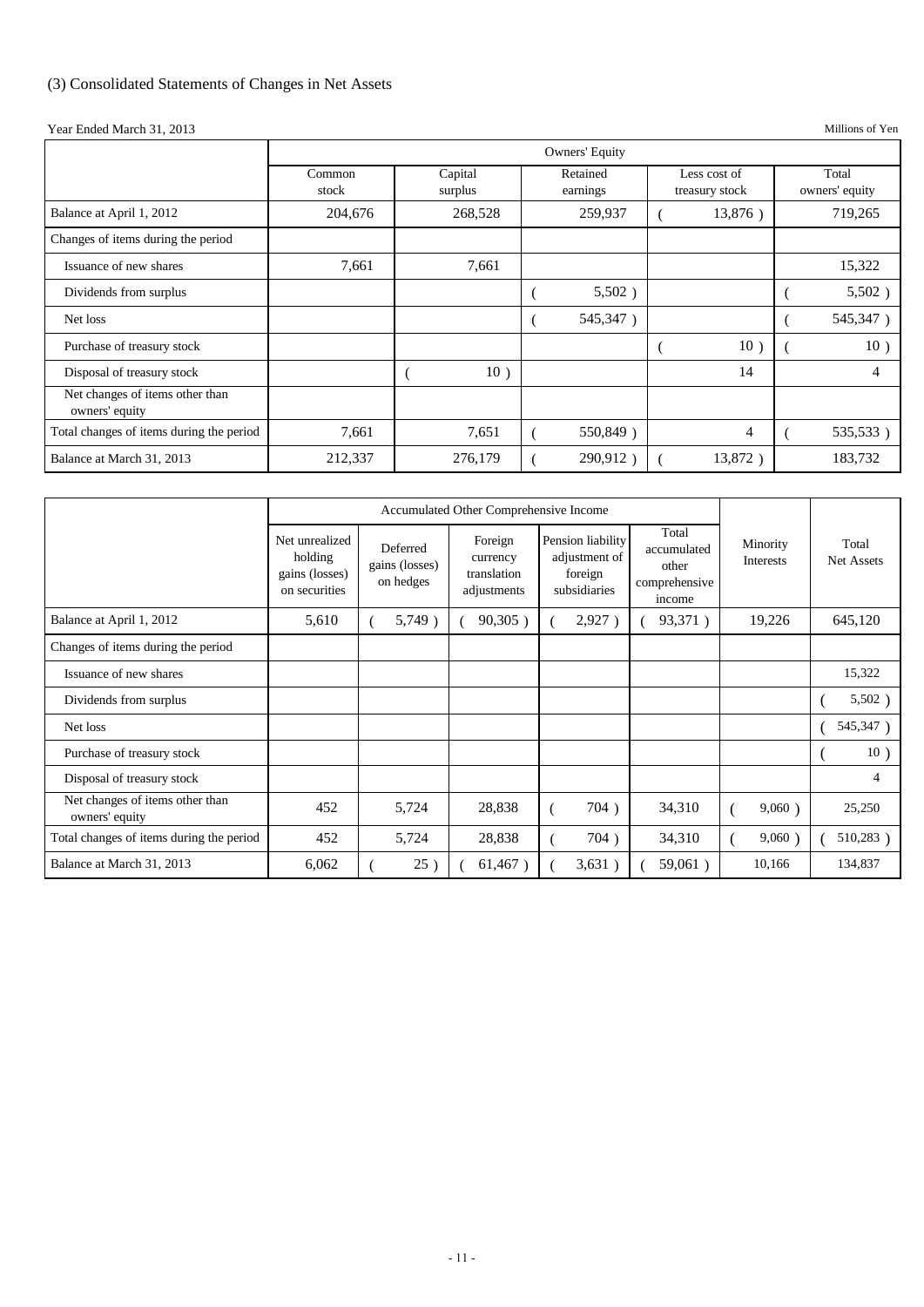Year Ended March 31, 2014 Millions of Yen

|                                                   | Owners' Equity  |                    |                      |                                |                         |
|---------------------------------------------------|-----------------|--------------------|----------------------|--------------------------------|-------------------------|
|                                                   | Common<br>stock | Capital<br>surplus | Retained<br>earnings | Less cost of<br>treasury stock | Total<br>owners' equity |
| Balance at April 1, 2013                          | 212,337         | 276,179            | 290,912)             | 13,872)                        | 183,732                 |
| Changes of items during the period                |                 |                    |                      |                                |                         |
| Issuance of new shares                            | 71,885          | 71,885             |                      |                                | 143,770                 |
| Transfer to capital surplus<br>from common stock  | 162,337)        | 162,337            |                      |                                |                         |
| Deficit disposition                               |                 | 414,449)           | 414,449              |                                |                         |
| Net income                                        |                 |                    | 11,559               |                                | 11,559                  |
| Purchase of treasury stock                        |                 |                    |                      | 19)                            | 19)                     |
| Disposal of treasury stock                        |                 | 2)                 |                      | $\overline{c}$                 | $\Omega$                |
| Net changes of items other than<br>owners' equity |                 |                    |                      |                                |                         |
| Total changes of items during the period          | 90,452          | $180,229$ )        | 426,008              | 17)                            | 155,310                 |
| Balance at March 31, 2014                         | 121,885         | 95,950             | 135,096              | 13,889)                        | 339,042                 |

|                                                   | Accumulated Other Comprehensive Income                       |                                         |                                                   |                                                               |                                                    |                                                          |                       |                     |
|---------------------------------------------------|--------------------------------------------------------------|-----------------------------------------|---------------------------------------------------|---------------------------------------------------------------|----------------------------------------------------|----------------------------------------------------------|-----------------------|---------------------|
|                                                   | Net unrealized<br>holding<br>gains (losses)<br>on securities | Deferred<br>gains (losses)<br>on hedges | Foreign<br>currency<br>translation<br>adjustments | Pension liability<br>adjustment of<br>foreign<br>subsidiaries | Remeasure-<br>ments of<br>defined<br>benefit plans | Total<br>accumulated<br>other<br>comprehensive<br>income | Minority<br>Interests | Total<br>Net Assets |
| Balance at April 1, 2013                          | 6,062                                                        | 25)                                     | $61,467$ )                                        | 3,631)                                                        | $\overline{\phantom{a}}$                           | $59,061$ )                                               | 10,166                | 134,837             |
| Changes of items during the period                |                                                              |                                         |                                                   |                                                               |                                                    |                                                          |                       |                     |
| Issuance of new shares                            |                                                              |                                         |                                                   |                                                               |                                                    |                                                          |                       | 143,770             |
| Transfer to capital surplus<br>from common stock  |                                                              |                                         |                                                   |                                                               |                                                    |                                                          |                       |                     |
| Deficit disposition                               |                                                              |                                         |                                                   |                                                               |                                                    |                                                          |                       |                     |
| Net income                                        |                                                              |                                         |                                                   |                                                               |                                                    |                                                          |                       | 11,559              |
| Purchase of treasury stock                        |                                                              |                                         |                                                   |                                                               |                                                    |                                                          |                       | 19)                 |
| Disposal of treasury stock                        |                                                              |                                         |                                                   |                                                               |                                                    |                                                          |                       | $\Omega$            |
| Net changes of items other than<br>owners' equity | 789                                                          | 135)                                    | 20,261                                            | 3,631                                                         | (109,367)                                          | 84,821)                                                  | 1,847                 | 82,974)             |
| Total changes of items during the period          | 789                                                          | 135)                                    | 20,261                                            | 3,631                                                         | $109,367$ )                                        | 84,821)                                                  | 1,847                 | 72,336              |
| Balance at March 31, 2014                         | 6,851                                                        | 160)                                    | $41,206$ )                                        | $\overline{\phantom{a}}$                                      | $109,367$ )                                        | 143,882)                                                 | 12,013                | 207,173             |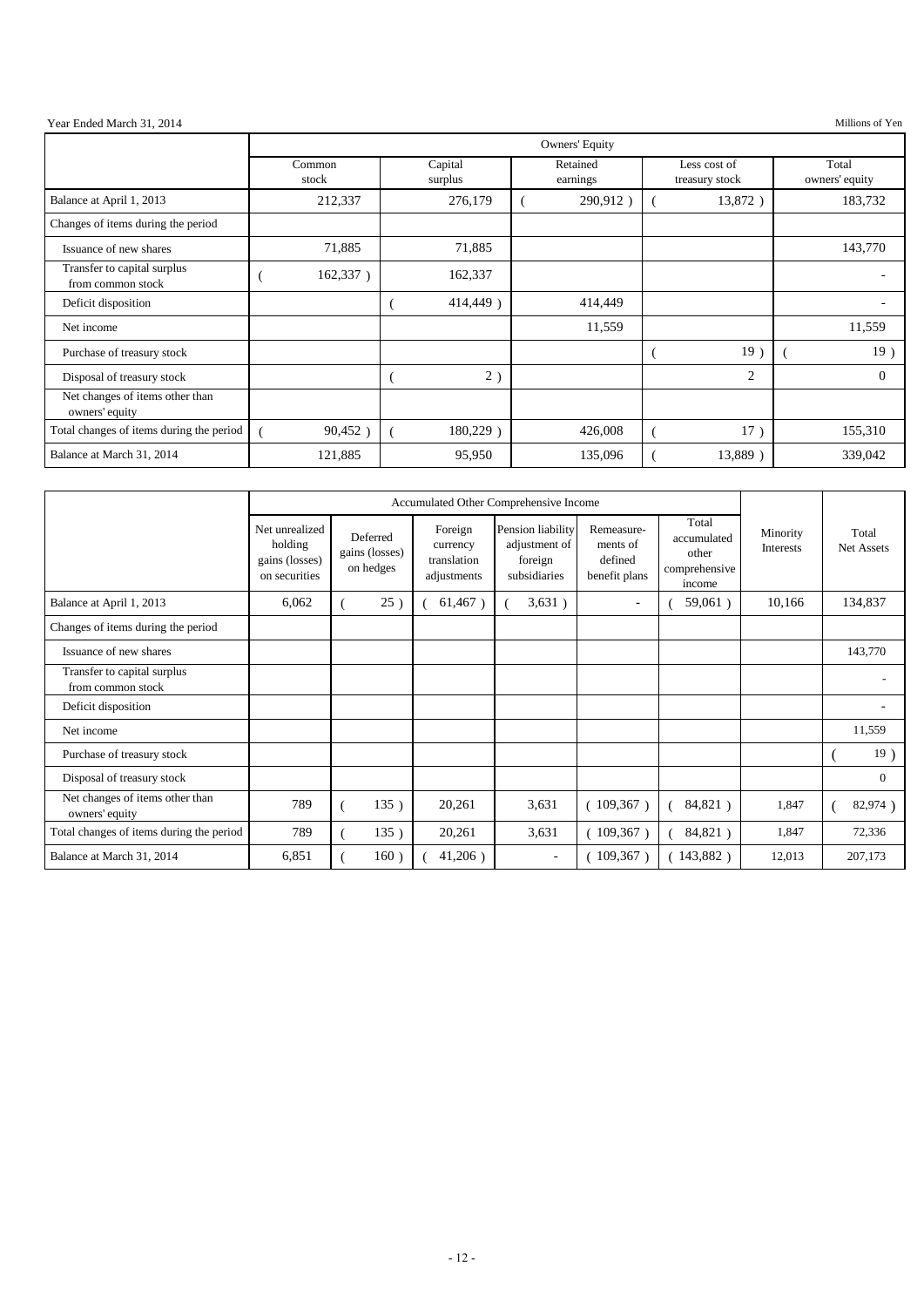### (4) Consolidated Statements of Cash Flows

Millions of Yen

|                                                                             | Year Ended            | Year Ended                     |
|-----------------------------------------------------------------------------|-----------------------|--------------------------------|
|                                                                             | March 31, 2013        | March 31, 2014                 |
| <b>Cash Flows from Operating Activities:</b>                                |                       |                                |
| Income (loss) before income taxes and minority interests                    | 466,187)<br>(         | 45,970                         |
| Adjustments to reconcile income (loss) before income taxes and              |                       |                                |
| minority interests to net cash provided by (used in) operating activities - |                       |                                |
| Depreciation and amortization of properties and intangibles                 | 177,765               | 123,776                        |
| Interest and dividend income                                                | 2,278)<br>€           | 2,388)<br>€                    |
| Interest expenses and interest on commercial papers                         | 13,170                | 20,726                         |
| Foreign exchange gains                                                      | 1,684)<br>€           | 1,469)<br>$\left($             |
| Loss on sales and retirement of noncurrent assets                           | 15,612                | 1,621                          |
| Impairment loss                                                             | 78,922                | 11,770                         |
| Loss on valuation of investment securities                                  | 3,782                 | 2,162                          |
| Loss on sales of stocks of subsidiaries and affiliates                      | 3,583                 |                                |
| Special extra retirement payments                                           | 25,496                |                                |
| Settlement package                                                          | 17,899                | 67                             |
| Provision for loss on litigation                                            | 32,321                | 1,135                          |
| Decrease (increase) in notes and accounts receivable-trade                  | $13,223$ )<br>€       | 19,258                         |
| Decrease in inventories                                                     | 228,510               | 26,700                         |
| Decrease (increase) in notes and accounts receivable-other                  | 28,164)               | 6,440                          |
| Decrease in payables                                                        | 89,765)               | 15,840)<br>$\left($            |
| Other, net<br>Total                                                         | 19,510)               | 10,922                         |
| Interest and dividends received                                             | 23,751)               | 250,850<br>2,981               |
| Interest paid                                                               | 2,656<br>13,028)<br>€ | 20,845)<br>€                   |
| Subsidy income received                                                     | 10,000                |                                |
| Special extra retirement payments paid                                      | 25,289)               | 201)                           |
| Settlement package paid                                                     | 16,894)               | 13,712)<br>€                   |
| Income taxes paid                                                           | 14,769)               | $\overline{(\ }$<br>$20,089$ ) |
| Net cash provided by (used in) operating activities                         | 81,075)               | 198,984                        |
|                                                                             |                       |                                |
| <b>Cash Flows from Investing Activities:</b>                                |                       |                                |
| Purchase of time deposits<br>Proceeds from redemption of time deposits      | 101)<br>718           | 20,986)<br>€<br>34             |
| Purchase of investments in subsidiaries resulting in change in              |                       |                                |
| scope of consolidation                                                      | 366)                  | 1,898)                         |
| Proceeds from sales of investments in subsidiaries and affiliates           |                       |                                |
| resulting in change of scope of consolidation                               | 65,143                |                                |
| Acquisitions of plant and equipment                                         | 61,459)               | 45,707)                        |
| Proceeds from sales of plant and equipment                                  | 21,826                | 8,920                          |
| Purchase of investment securities                                           | 1,935)<br>€           | 25,328)<br>€                   |
| Proceeds from sales of investment securities                                | 10,359                | 17,508                         |
| Other, net                                                                  | 27,075)<br>€          | 17,483)<br>$\left($            |
| Net cash (used in) provided by investing activities                         | 7,110                 | 84,940)<br>$\left($            |
| <b>Cash Flows from Financing Activities:</b>                                |                       |                                |
| Deposits of restricted cash                                                 | 5,080)<br>€           | 25,117)<br>$\left($            |
| Proceeds from withdrawal of restricted cash                                 | 1,330                 | 20,970                         |
| Increase in short-term borrowings, net                                      | 85,413                | 2,190                          |
| Proceeds from long-term debt                                                | 23,417                | 182,442                        |
| Repayments of long-term debt                                                | 51,338)<br>(          | 289,479)<br>€                  |
| Proceeds from issuance of common stock                                      | 15,028                | 142,473                        |
| Dividends paid                                                              | 5,500)                | 37)                            |
| Other, net                                                                  | 11,633)<br>(          | 689)<br>$\left($               |
| Net cash provided by financing activities                                   | 51,637                | 32,753                         |
| <b>Effect of Exchange Rate Changes on Cash and Cash Equivalents</b>         | 16,418                | 15,971                         |
| Net Increase (Decrease) in Cash and Cash Equivalents                        | 5,910)<br>€           | 162,768                        |
| <b>Cash and Cash Equivalents at Beginning of Year</b>                       | 193,772               | 187,866                        |
| <b>Cash and Cash Equivalents of Newly Consolidated Subsidiaries</b>         |                       |                                |
| Cash and Cash Equivalents at End of Year                                    | 187,866               | 350,634                        |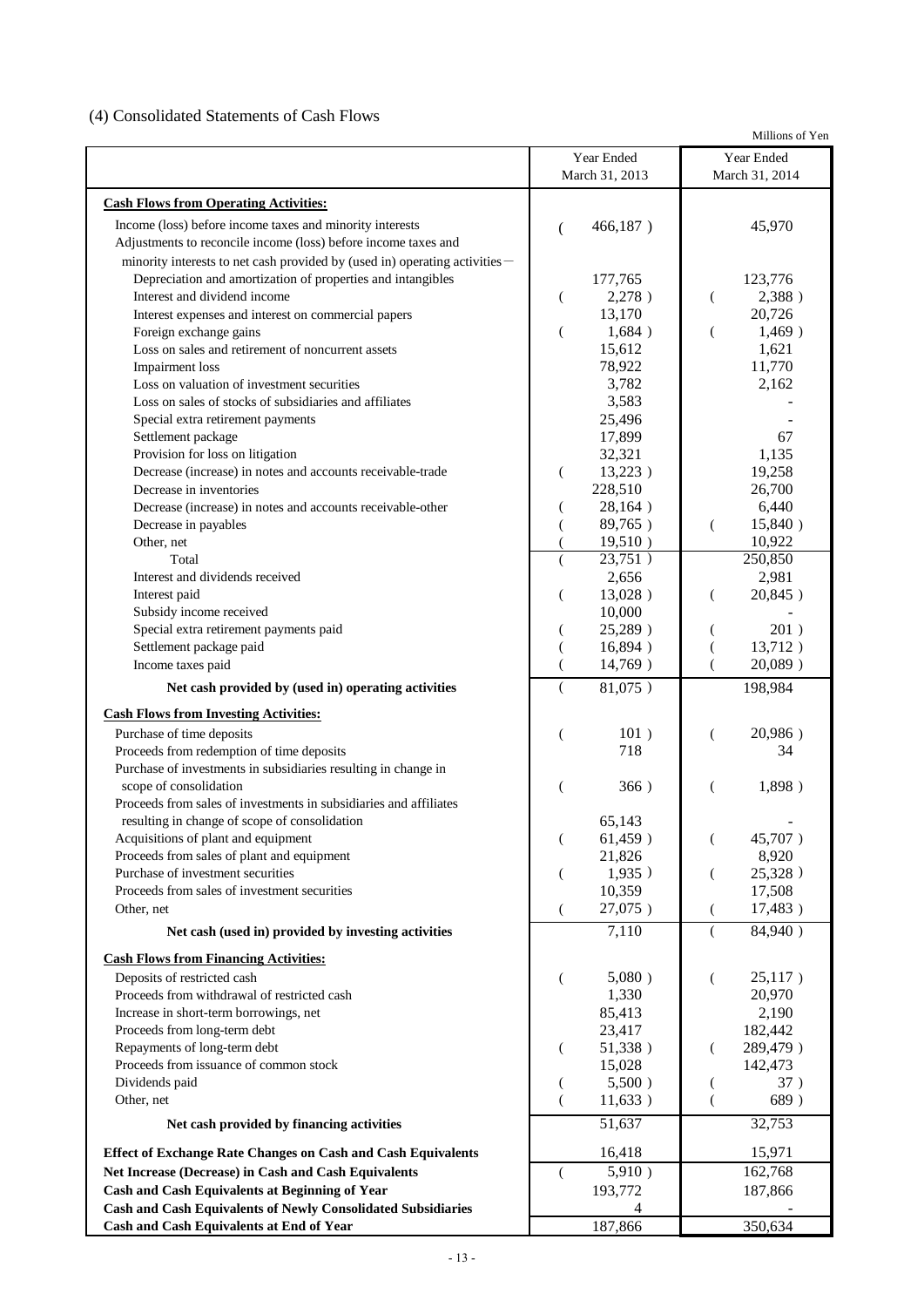## (5) Going Concern Assumption

None

- (6) Important Matters on Presenting Consolidated Financial Statements
- Matters Related to Accounting Procedure Standards
- 1) Valuation Standards and Methods for Securities
	- Other Securities
		- -Securities with available fair market values:

Primarily, stated at fair market value based on average of market price during the last month of the fiscal year (valuation differences are disposed using the direct net asset adjustment method and the cost of securities sold is calculated using the average cost method).

-Securities with no available fair market value:

Primarily, stated at average cost.

2) Valuation Standards and Methods for Inventories

Inventories held by Sharp ("the Company") and its domestic consolidated subsidiaries are primarily stated at moving average cost (for the book value of inventories on the balance sheets, by writing inventories down based on their decrease in profitability of assets).

For overseas consolidated subsidiaries, inventories are stated at the lower of moving average cost or market.

3) Method of Depreciation for Property, Plant and Equipment (Except for Lease Assets)

For the Company and its domestic consolidated subsidiaries, depreciation is based on the declining-balance method, except for machinery and equipment at LCD plants in Mie and Kameyama, and buildings (excluding attached structure) acquired on and after April 1, 1998, which are depreciated on the straight-line method.

Overseas consolidated subsidiaries use the straight-line method.

4) Method of Amortization for Intangible Assets (Except for Lease Assets)

Amortization is based on the straight-line method.

Software used by the Company is amortized by the straight-line method over an estimated useful life of principally five years, however, software embedded in products is amortized over the forecasted sales quantity.

- 5) Method of Depreciation for Lease Assets
	- Finance leases that do not transfer ownership

Depreciation is based on the straight-line method that takes the lease period as the depreciable life and the residual value as zero.

Regarding finance leases of the Company and its domestic consolidated subsidiaries that do not transfer ownership, for which the starting date for the lease transaction is prior to March 31, 2008, lease payments are recognized as expenses.

- 6) Method of Amortization for Deferred Assets Bond issue cost is amortized under the straight-line method over the redemption period.
- 7) Method of Appropriation for Allowance for Doubtful Receivables

The estimated amounts of allowance for general receivables are primarily determined based on the past loss experience. For particular receivables, including those from debtors at risk of bankruptcy, the allowance is provided for individually estimated unrecoverable amounts. This procedure is made against possible credit loss.

- 8) Method of Appropriation for Accrued Bonuses The reserve for payment of employees' bonuses is set aside based on estimated amounts to be paid in the subsequent period.
- 9) Method of Appropriation for Warranty Reserve Estimated amounts of warranty are accrued based on the past experience. This procedure is made against expense for after-sales service within the warranty period.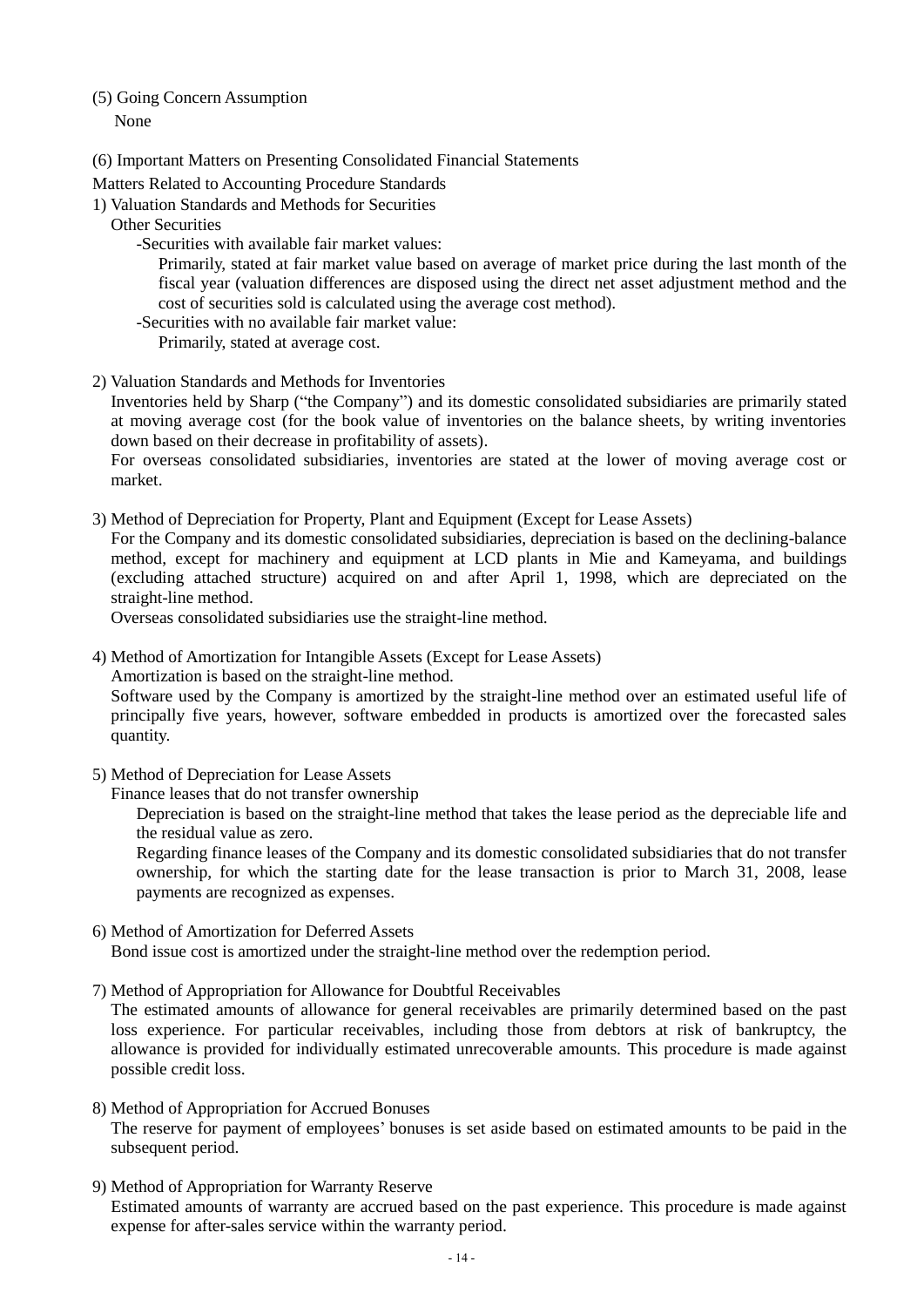- 10) Method of Appropriation for Provision for Loss on Litigation Out of possible future loss on litigation, the amount to be considered necessary is estimated.
- 11) Accounting Policy for Retirement Benefits

The estimated amount of all retirement benefit to be paid at future retirement dates is allocated to each service year based mainly on points.

Past service costs are amortized primarily over the average of the estimated remaining service lives (15 years).

Actuarial losses are recognized primarily in expenses over the average of estimated remaining services lives (15 years) commencing with the following consolidated fiscal year.

12) Method and Period of Amortization for Goodwill

Goodwill for which the effective term is possible to be estimated is amortized evenly over the estimated terms, while the other is amortized evenly over five years. However, if the amount is minor, the entire amount is amortized during the period of occurrence.

13) Scope of Cash and Cash Equivalents in Consolidated Statements of Cash Flows

Cash and cash equivalents in Consolidated Statements of Cash Flows include cash on hand, deposits on demand placed with banks and highly liquid investments with insignificant risk of changes in value which have maturities of three months or less when purchased.

- 14) Accounting for Consumption Taxes, etc. The tax exclusion method is applied.
- 15) Adoption of Consolidated Tax Return System The consolidated tax return system is adopted.

(7) Changes in accounting policies and accounting estimates, and restatement

(Changes in accounting policies)

 Effective from the year ended March 31, 2014, the Company adopted the "Accounting Standard for Retirement Benefits" (ASBJ Statement No.26 on May 17, 2012) and "Guidance on Accounting Standard for Retirement Benefits" (ASBJ Statement No.25 on May 17, 2012), except for paragraph 35 of the Standard and paragraph 67 of the Guidance. Under the new standard, plan assets are deducted from benefit obligations and the net amount is recognized as net defined benefit liability, and previously unrecognized actuarial gain/loss and unrecognized past services costs are recorded as net defined benefit liability.

 In accordance with transitional accounting as stipulated in paragraph 37 of the Accounting Standard for Retirement Benefits, the effect of the changes in accounting policies arising from initial application is recognized in remeasurements of defined benefit plans within accumulated other comprehensive income of the net asset section, as of March 31, 2014.

 As a result, net defined benefit liability of 101,383 million yen was recorded and accumulated other comprehensive income decreased by 106,034 million yen as of March 31, 2014.

The effect on per share data is described in the relevant area.

(Changes in accounting estimates)

Sharp Corporation and its domestic consolidated subsidiaries previously amortized actuarial gain/loss and past service costs on the severance and pension benefits over 16 years. Effective from the year ended March 31, 2014, the amortization period has been changed to 15 years because the average of the estimated remaining service years decreased.

This change had an immaterial impact on financial statements for the year ended March 31, 2014.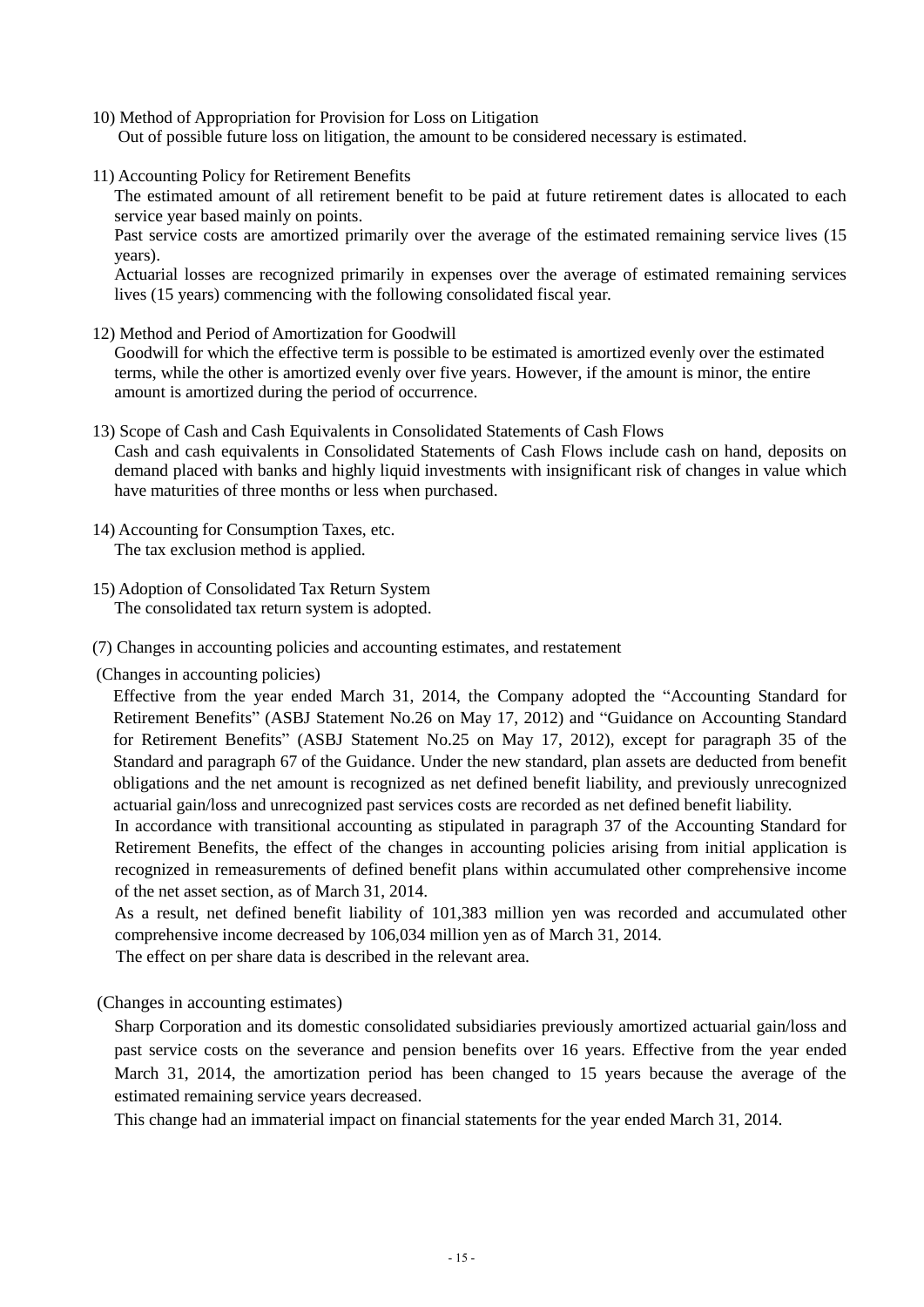### (8) Notes to Consolidated Financial Statements

(Segment Information)

1. Outline of reportable segments

reviewed by the Board of Directors to make decisions about resources to be allocated to the segments and reviewed by the Board of Directors to make decisions about resources to be allocated to the segments and assess their performance, for which discrete financial information is available. The Sharp Group's reportable segments are components of the Group whose operating results are regularly

Product Business involves production and sales of electric communication equipment, electric equipment and electronic application equipment, while Device Business involves production and sales/supply of electronic components for other companies or Product Business within the Group.

The reportable segment for the year ended March 2013 was Consumer/Information Products and Electronic Components. Due to a reform of organization on April 1, 2013, Consumer/Information Products changed to Product Business and Electronic Components changed to Device Business in the first quarter ended June 30, 2013. Solar Cells, which was previously included in Electronic Components, is included in Product Business. Information regarding sales and income (loss) for the year ended March 31, 2013, is described based on a new classification.

Business classification and a metal metal metal metal metal metal metal metal metal metal metal metal metal metal metal metal metal metal metal metal metal metal metal metal metal metal metal metal metal metal metal metal Product Business LCD color televisions, color televisions, Blu-ray Disc recorders, mobile phones, tablet terminals, facsimiles, refrigerators, microwave ovens, air conditioners, washing machines, vacuum cleaners, air purifiers, LED lights, crystalline solar cells, information displays, digital MFPs (multi-function printers) Device Business amorphous silicon LCD modules, IGZO LCD modules, CG-Silicon LCD modules, camera modules, CCD/CMOS imagers, LSIs for LCDs, microprocessors, RF modules, LEDs, optical sensors, components for optical communications

Main products in each business are as follows.

2. Measurement of sales and income (loss) by reportable segment

The accounting policies for the reportable segments are basically the same as those described in Important Matters on Presenting Consolidated Financial Statements. Intersegment sales and income (loss) are recognized based on the current market price.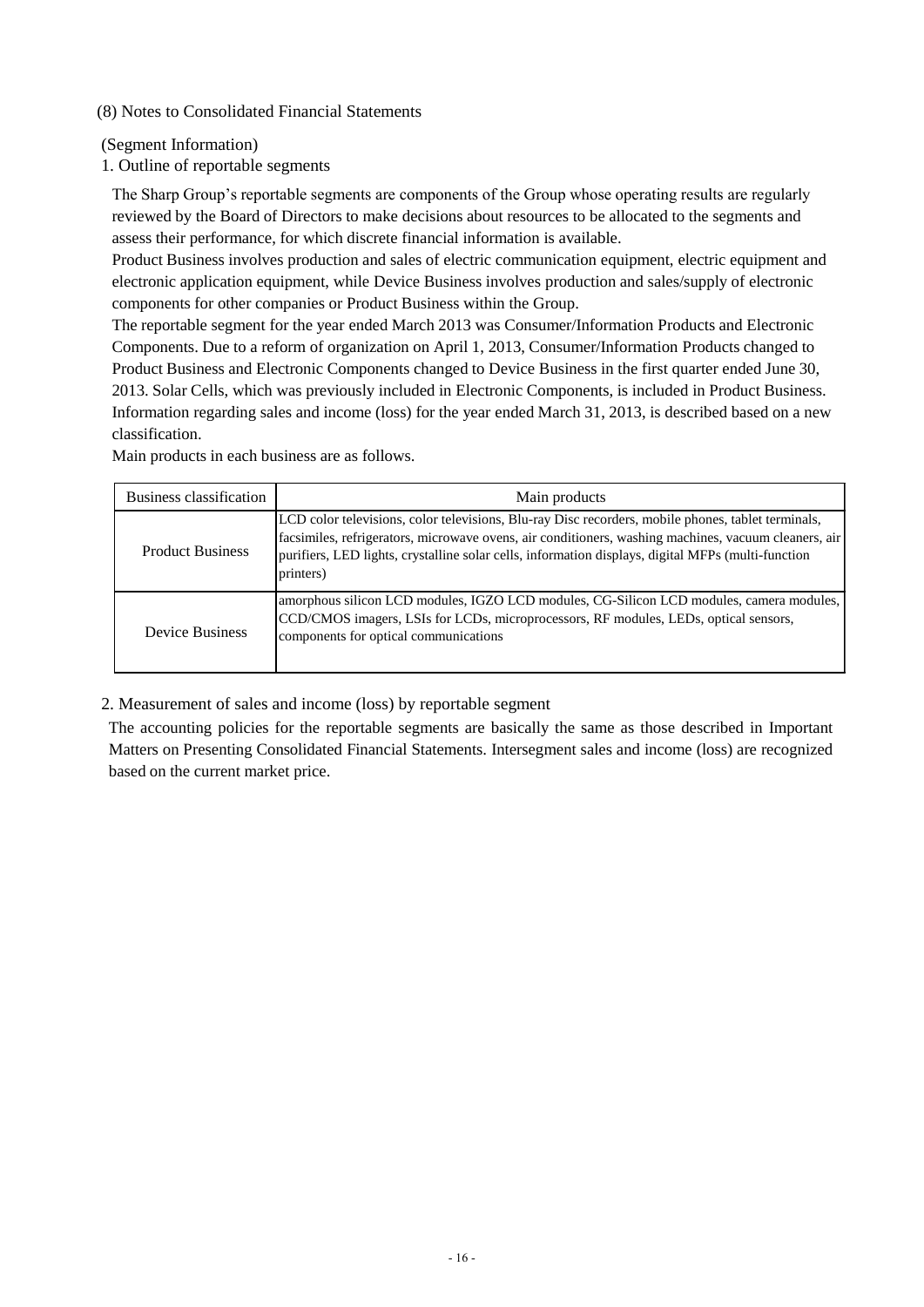### 3. Information regarding sales and income (loss) by reportable segment

Year Ended March 31, 2013

|                                                             | Millions of Yen |
|-------------------------------------------------------------|-----------------|
| <b>Net Sales</b>                                            |                 |
| <b>Product Business</b>                                     |                 |
| <b>Customers</b>                                            | 1,598,312       |
| Intersegment                                                | 893             |
| Total                                                       | 1,599,205       |
| <b>Device Business</b>                                      |                 |
| Customers                                                   | 880,274         |
| Intersegment                                                | 237,271         |
| Total                                                       | 1,117,545       |
| Adjustments                                                 | 238,164         |
| The amount presented in Consolidated Statements of Income   | 2,478,586       |
| Segment Income (Loss)                                       |                 |
| <b>Product Business</b>                                     | 42,198          |
| <b>Device Business</b>                                      | 154,510)        |
| Adjustments*1                                               | 33,954          |
| The amount presented in Consolidated Statements of Income*2 | 146,266)        |

Notes: 1. Adjustments of segment income (loss) of (33,954) million yen include elimination of intersegment transactions of 1,117 million yen and corporate expenses not allocated to each reportable segment of (36,306) million yen. Corporate

 expenses are mainly attributable to basic R&D expenses and expenses related to parent company's functional groups. 2. Adjustments were made to reconcile segment income (loss) to operating loss presented in Consolidated Statements of Income.

Year Ended March 31, 2014

|                                                             | Millions of Yen |
|-------------------------------------------------------------|-----------------|
| <b>Net Sales</b>                                            |                 |
| <b>Product Business</b>                                     |                 |
| Customers                                                   | 1,818,097       |
| Intersegment                                                | 71              |
| Total                                                       | 1,818,168       |
| <b>Device Business</b>                                      |                 |
| Customers                                                   | 1,109,089       |
| Intersegment                                                | 208,378         |
| Total                                                       | 1,317,467       |
| Adjustments                                                 | 208,449)        |
| The amount presented in Consolidated Statements of Income   | 2,927,186       |
| <b>Segment Income</b>                                       |                 |
| <b>Product Business</b>                                     | 96,802          |
| <b>Device Business</b>                                      | 44,853          |
| Adjustments $*$ 1                                           | 33,095)         |
| The amount presented in Consolidated Statements of Income*2 | 108,560         |
|                                                             |                 |

Notes: 1. Adjustments of segment income of (33,095) million yen include elimination of intersegment transactions of 228 million yen and corporate expenses not allocated to each reportable segment of (33,049) million yen. Corporate expenses are mainly attributable to basic R&D expenses and expenses related to parent company's functional groups.

2. Adjustments were made to reconcile segment income to operating income presented in Consolidated Statements of Income.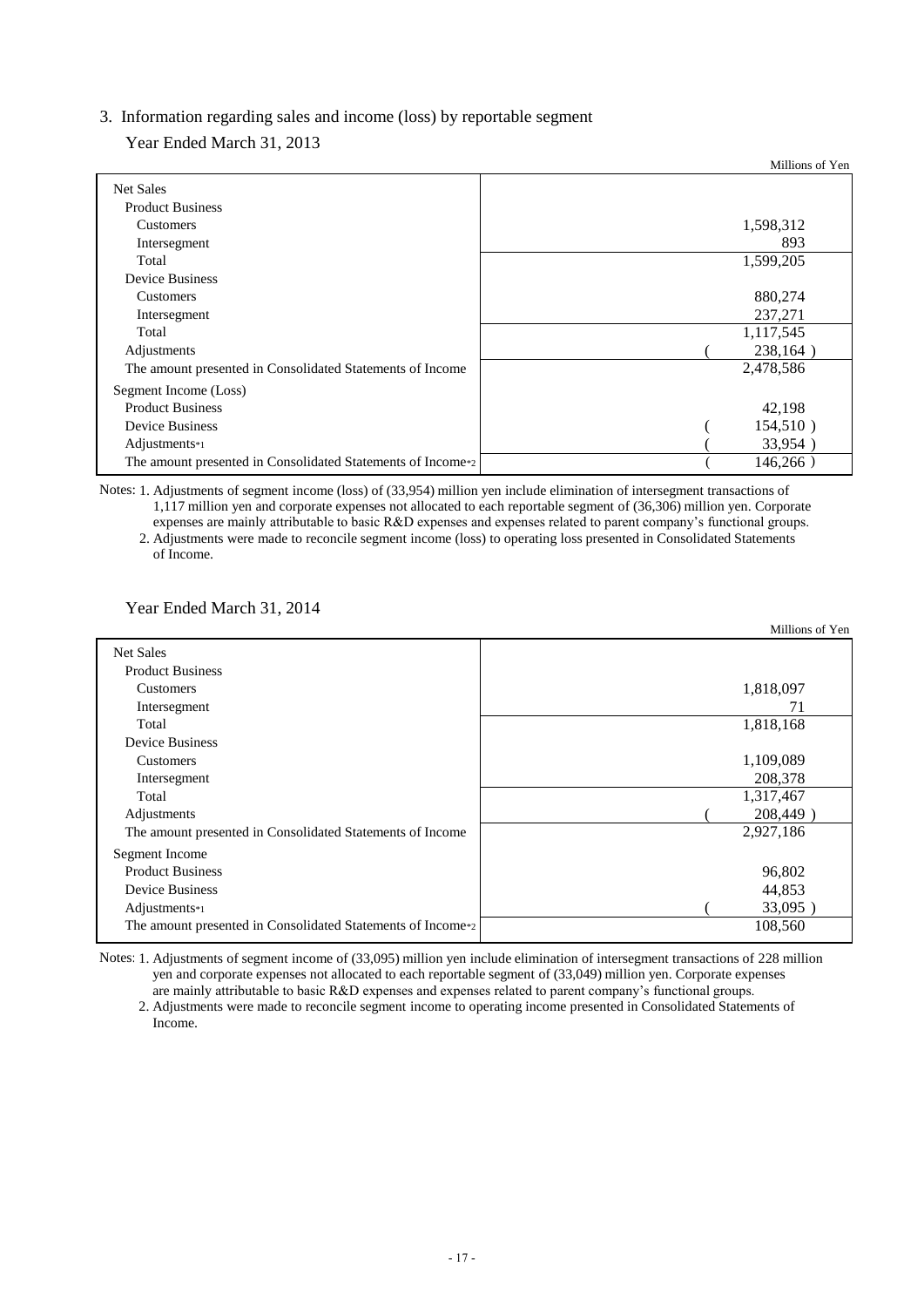### [Related information]

### **Year ended March 31, 2013**

1. Information by product/service Millions of Yen

|                            | <b>LCDs</b> | LCD Color TVs | Others    | Total     |
|----------------------------|-------------|---------------|-----------|-----------|
| Sales to Outside Customers | 650,847     | 388,436       | 1,439,303 | 2,478,586 |

### 2. Information by region/country

| 1) Sales  |         |         |         | Millions of Yen |
|-----------|---------|---------|---------|-----------------|
| Japan     | China   | U.S.A.  | Others  | Total           |
| 1,007,264 | 667,933 | 263,777 | 539,612 | 2,478,586       |

Note: Sales are classified according to regions or countries where customers are located.

### 2) Plant and equipment, less accumulated depreciation Millions of Yen

| Japan   | Overseas | Total   |
|---------|----------|---------|
| 461,539 | 102,160  | 563,699 |

### **Year ended March 31, 2014**

1. Information by product/service Millions of Yen

|                            | <b>LCDs</b> | LCD Color TVs | Others    | Total     |  |
|----------------------------|-------------|---------------|-----------|-----------|--|
| Sales to Outside Customers | 814,718     | 413,887       | 1,698,581 | 2,927,186 |  |

### 2. Information by region/country

| 1) Sales  |         |         |         | Millions of Yen |
|-----------|---------|---------|---------|-----------------|
| Japan     | China   | U.S.A.  | Others  | Total           |
| 1,150,091 | 925,348 | 354,546 | 497,201 | 2,927,186       |

Note: Sales are classified according to regions or countries where customers are located.

### 2) Plant and equipment, less accumulated depreciation Millions of Yen

| Japan   | Overseas | Total   |
|---------|----------|---------|
| 415,276 | 104,425  | 519,701 |

### [Information regarding impairment loss on noncurrent assets by reportable segment]

### **Year ended March 31, 2013** Millions of Yen

|                        | Product<br><b>Business</b> |        | Elimination | Total  |  |
|------------------------|----------------------------|--------|-------------|--------|--|
| <b>Impairment Loss</b> | 41,225                     | 37,188 | 509         | 78.922 |  |

Note: The amount of "Elimination" is on buildings and others which do not belong to reportable segment.

### **Year ended March 31, 2014** Millions of Yen

|                        | Product<br><b>Business</b> | Device<br><b>Business</b> | Elimination              | Total |  |
|------------------------|----------------------------|---------------------------|--------------------------|-------|--|
| <b>Impairment Loss</b> | 11,742                     | 28                        | $\overline{\phantom{a}}$ |       |  |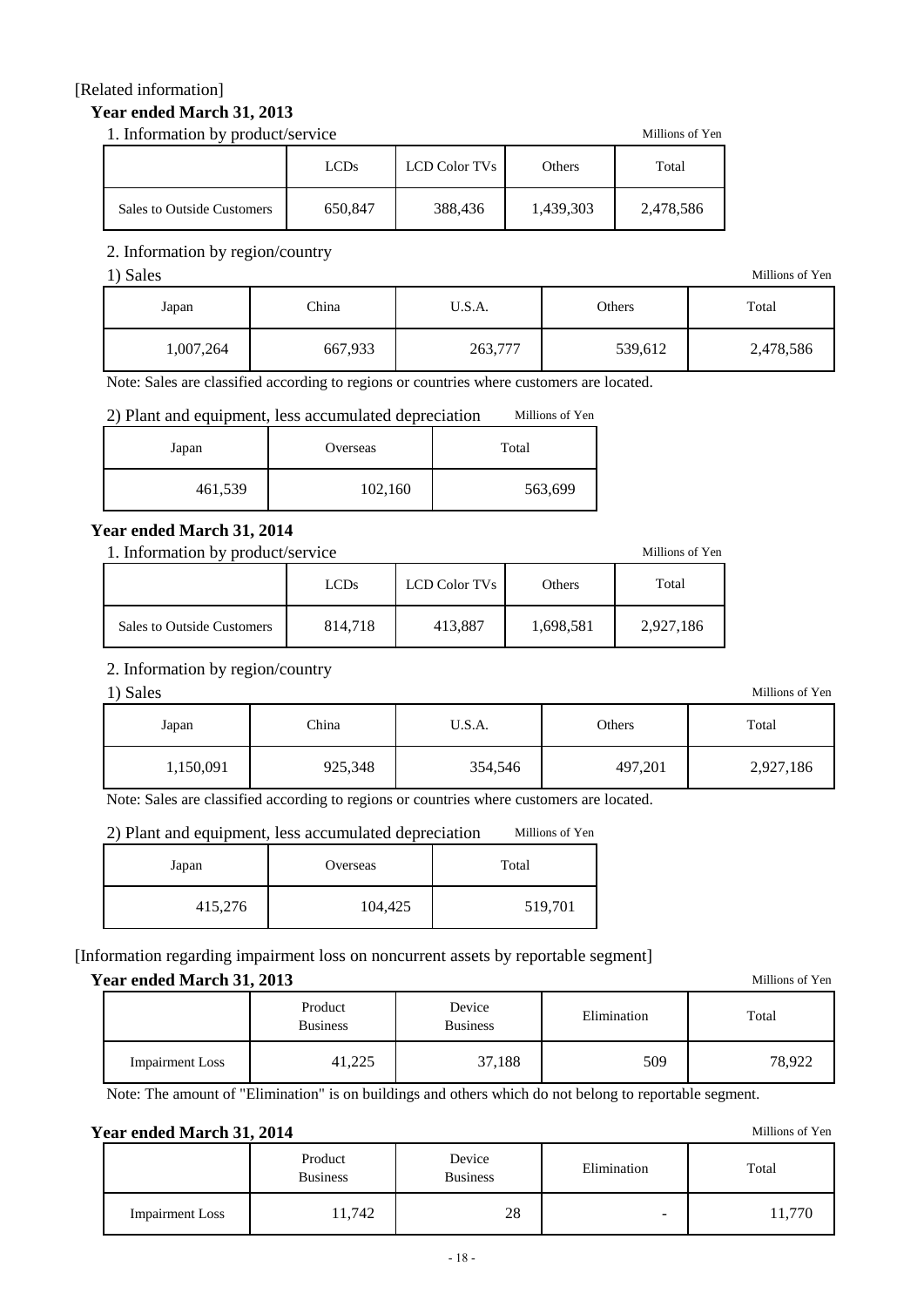#### (Per Share Information)

|                                           |                                                                                                                                            | Yen                       |
|-------------------------------------------|--------------------------------------------------------------------------------------------------------------------------------------------|---------------------------|
|                                           | Year Ended March 31, 2013                                                                                                                  | Year Ended March 31, 2014 |
| Net assets per share                      | 106.90                                                                                                                                     | 115.43                    |
| Net income (loss) per share               | 489.83)                                                                                                                                    | 8.09                      |
| Fully diluted net income (loss) per share | $\qquad \qquad$                                                                                                                            | 7.87                      |
|                                           | Fully diluted net income per share is not<br>presented, because although residual<br>securities exist, the Sharp Group posted net<br>loss. |                           |

Notes:

1. Net income (loss) per share was calculated on the following basis.

 2. As described in "Changes in accounting policies," the Company adopted "Accounting Standard for Retirement Benefits," etc. In accordance with transitional accounting as stipulated in paragraph 37 of the Accounting Standard for Retirement Benefits, net assets per share decreased by 62.71 yen for the year ended March 31, 2014.

|                                                                                           | Year Ended March 31, 2013 | Year Ended March 31, 2014 |  |
|-------------------------------------------------------------------------------------------|---------------------------|---------------------------|--|
| Net income (loss) per share                                                               |                           |                           |  |
| Net income (loss) (millions of yen)                                                       | 545,347)                  | 11,559                    |  |
| Amounts not allocated to ordinary shares<br>(millions of yen)                             |                           |                           |  |
| Net income (loss) allocated to ordinary shares<br>(millions of yen)                       | 545,347)                  | 11,559                    |  |
| Average number of ordinary shares outstanding<br>during each year (thousands of shares)   | 1,113,337                 | 1,428,951                 |  |
|                                                                                           |                           |                           |  |
| Fully diluted net income (loss) per share                                                 |                           |                           |  |
| Adjustment to net income (loss) (millions of yen)                                         |                           | $\Omega$                  |  |
| Amortization of bond issue cost, etc.<br>(after deduction of tax credit, millions of yen) |                           | $\Omega$                  |  |
| Increase in number of ordinary shares<br>(thousands of shares)                            |                           | 39,636                    |  |
| Bonds with subscription rights to shares<br>(thousands of shares)                         |                           | 39,636                    |  |
| Residual securities which do not dilute<br>net income per share                           |                           |                           |  |

(Significant Subsequent Events)

None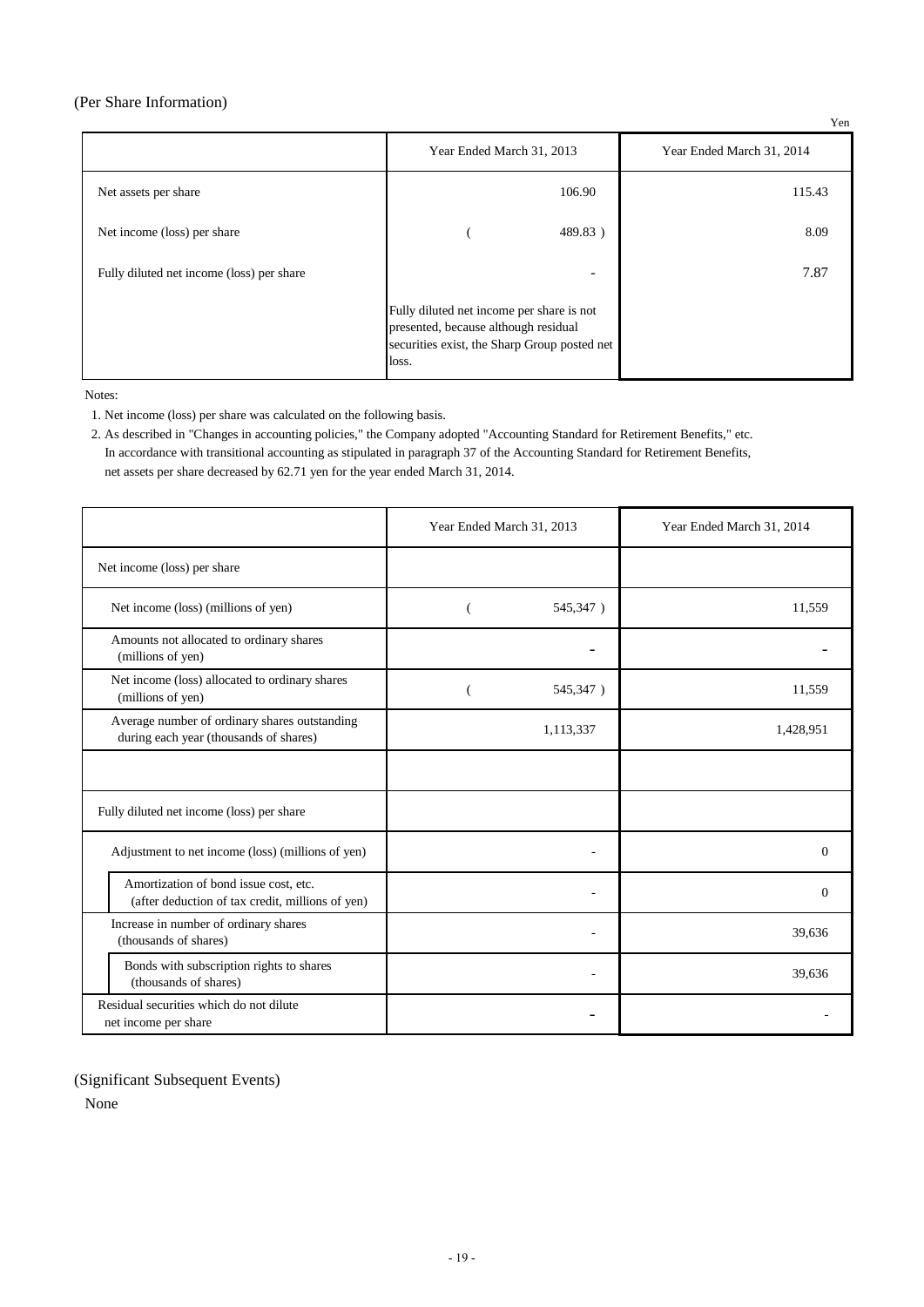## **4. Supplementary Data**

(1) Consolidated Sales by Product Group

|                                          |           |                                                              |           |           | Millions of Yen |         |
|------------------------------------------|-----------|--------------------------------------------------------------|-----------|-----------|-----------------|---------|
|                                          |           | Year Ended<br>Year Ended<br>March 31, 2013<br>March 31, 2014 |           |           | Increase        | Percent |
|                                          | Amount    | Ratio                                                        | Amount    | Ratio     | Decrease        | Change  |
|                                          |           | $\%$                                                         |           | $\%$      |                 | $\%$    |
| Digital Information<br>Equipment         | 732,017   | 29.5                                                         | 733,317   | 25.0      | $+ 1,300$       | $+0.2$  |
| Health and<br>Environmental<br>Equipment | 309,613   | 12.5                                                         | 326,896   | 11.2      | $+ 17,283$      | $+5.6$  |
| Solar Cells                              | 259,895   | 10.5                                                         | 439,028   | 15.0      | $+ 179,133$     | $+68.9$ |
| <b>Business Solutions</b>                | 296,787   | 12.0                                                         | 318,856   | 10.9      | $+22,069$       | $+7.4$  |
| <b>Product Business</b>                  | 1,598,312 | 64.5                                                         | 1,818,097 | 62.1      | $+219,785$      | $+13.8$ |
| <b>LCDs</b>                              | 650,847   | 26.3                                                         | 814,718   | 27.8      | $+ 163,871$     | $+25.2$ |
| <b>Electronic Devices</b>                | 229,427   | 9.2                                                          | 294,371   | $10.1\,$  | $+64,944$       | $+28.3$ |
| <b>Device Business</b>                   | 880,274   | 35.5                                                         | 1,109,089 | 37.9      | $+228,815$      | $+26.0$ |
| Total                                    | 2,478,586 | 100.0                                                        | 2,927,186 | $100.0\,$ | $+448,600$      | $+18.1$ |
| Domestic                                 | 1,007,264 | 40.6                                                         | 1,150,091 | 39.3      | $+ 142,827$     | $+14.2$ |
| Overseas                                 | 1,471,322 | 59.4                                                         | 1,777,095 | 60.7      | $+305,773$      | $+20.8$ |

Notes:

1. The above figures indicate sales to outside customers.

 2. Effective from the year ended March 31, 2014, the segment classification has been changed. In this regard, the Consolidated Sales by Product Group for the year ended March 31, 2013, has been restated based on a new classification.